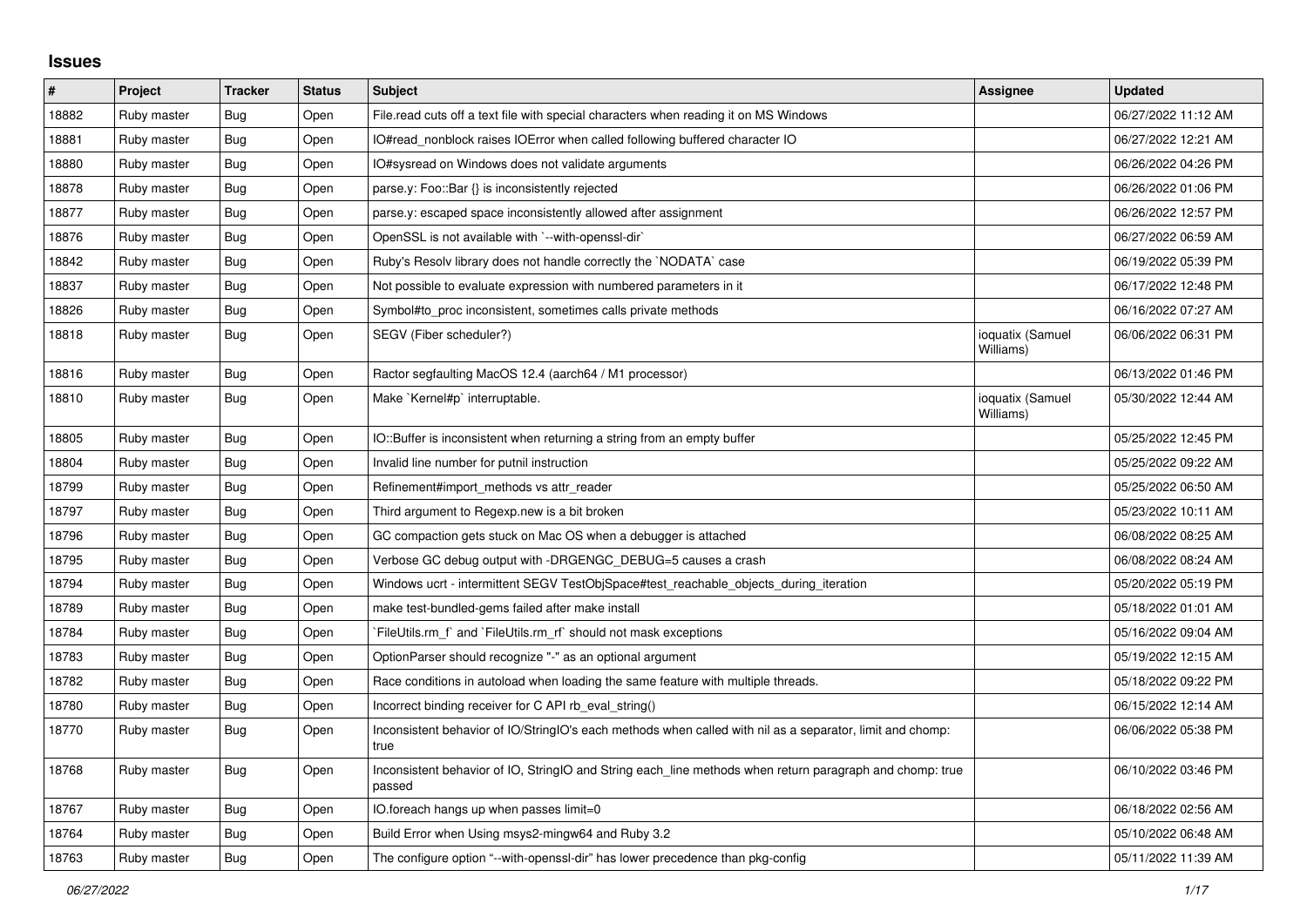| $\sharp$ | Project     | <b>Tracker</b> | <b>Status</b> | Subject                                                                                                             | <b>Assignee</b>               | <b>Updated</b>      |
|----------|-------------|----------------|---------------|---------------------------------------------------------------------------------------------------------------------|-------------------------------|---------------------|
| 18760    | Ruby master | Bug            | Open          | Ractors vs "skynet" microbenchmark                                                                                  |                               | 05/02/2022 11:36 PM |
| 18759    | Ruby master | <b>Bug</b>     | Open          | snapshot-ruby_2_7: test failure on macos-12                                                                         |                               | 04/28/2022 12:18 AM |
| 18758    | Ruby master | Bug            | Open          | Ruby fails to build on M1 Mac when x86 Homebrew is installed                                                        |                               | 04/28/2022 03:19 PM |
| 18751    | Ruby master | <b>Bug</b>     | Open          | Regression on master for Method#== when comparing public with private method                                        |                               | 05/18/2022 01:27 AM |
| 18743    | Ruby master | <b>Bug</b>     | Open          | Enumerator#next / peek re-use each others stacktraces                                                               |                               | 04/19/2022 02:42 PM |
| 18740    | Ruby master | <b>Bug</b>     | Open          | Use of rightward assignment changes line number needed for line-targeted TracePoint                                 |                               | 04/27/2022 09:56 AM |
| 18738    | Ruby master | <b>Bug</b>     | Open          | IRB can't recognize heredoc after words                                                                             |                               | 04/18/2022 12:00 AM |
| 18737    | Ruby master | <b>Bug</b>     | Open          | Windows 'require' is case independent                                                                               |                               | 04/22/2022 06:18 PM |
| 18733    | Ruby master | <b>Bug</b>     | Open          | Ruby GC problems cause performance issue with Ractor                                                                |                               | 04/15/2022 09:13 AM |
| 18731    | Ruby master | <b>Bug</b>     | Open          | Parallel test-all sometimes does not run at all some tests                                                          |                               | 04/23/2022 12:58 PM |
| 18686    | Ruby master | <b>Bug</b>     | Open          | Regexp supporting unexpected age properties in Ruby < 3.2                                                           |                               | 04/08/2022 06:52 PM |
| 18678    | Ruby master | <b>Bug</b>     | Open          | Crash on Mac - vm_call0_cfunc_with_frame                                                                            |                               | 05/26/2022 05:40 PM |
| 18674    | Ruby master | <b>Bug</b>     | Open          | Build failure `make up` with WSL2                                                                                   |                               | 04/01/2022 08:51 AM |
| 18666    | Ruby master | <b>Bug</b>     | Open          | No rule to make target 'yaml/yaml.h', needed by 'api.o'                                                             | hsbt (Hiroshi<br>SHIBATA)     | 03/29/2022 11:17 AM |
| 18661    | Ruby master | <b>Bug</b>     | Open          | Net::HTTP behavior changed between 2.6 and 3.1 on windows.                                                          |                               | 03/25/2022 01:57 PM |
| 18658    | Ruby master | <b>Bug</b>     | Open          | Need openssl 3 support for Ubuntu 22.04 (Ruby 2.7.x and 3.0.x)                                                      | rhenium (Kazuki<br>Yamaguchi) | 05/30/2022 08:06 PM |
| 18657    | Ruby master | Bug            | Open          | IRB raises exception when stdout is a pipe                                                                          |                               | 06/08/2022 03:34 PM |
| 18651    | Ruby master | <b>Bug</b>     | Open          | oob access in CP51932 -> CP50220 transcoder                                                                         | akr (Akira Tanaka)            | 03/23/2022 01:17 PM |
| 18623    | Ruby master | <b>Bug</b>     | Open          | make runnable' does not work                                                                                        | nobu (Nobuyoshi<br>Nakada)    | 03/16/2022 01:28 AM |
| 18622    | Ruby master | <b>Bug</b>     | Open          | const_get still looks in Object, while lexical constant lookup no longer does                                       |                               | 04/22/2022 11:26 AM |
| 18616    | Ruby master | <b>Bug</b>     | Open          | Error with clang(1) on MacOS due to _declspec()                                                                     |                               | 03/09/2022 10:50 AM |
| 18614    | Ruby master | <b>Bug</b>     | Open          | Error (busy loop) in<br>TestGemCommandsSetupCommand#test_destdir_flag_does_not_try_to_write_to_the_default_gem_home | hsbt (Hiroshi<br>SHIBATA)     | 03/17/2022 01:03 AM |
| 18608    | Ruby master | <b>Bug</b>     | Open          | 'require': cannot load such file -- ripper (LoadError) after 'make distclean'                                       |                               | 05/27/2022 04:10 AM |
| 18605    | Ruby master | <b>Bug</b>     | Open          | Fails to run on (newer) 32bit Windows with ucrt                                                                     |                               | 04/01/2022 07:52 AM |
| 18601    | Ruby master | <b>Bug</b>     | Open          | Invalid byte sequences in Big5 encodings                                                                            | duerst (Martin Dürst)         | 02/23/2022 07:59 AM |
| 18580    | Ruby master | Bug            | Open          | Range#include? inconsistency for beginless String ranges                                                            |                               | 03/09/2022 10:22 PM |
| 18567    | Ruby master | <b>Bug</b>     | Open          | Depending on default gems in stdlib gems when not needed considered harmful                                         | hsbt (Hiroshi<br>SHIBATA)     | 04/21/2022 04:45 PM |
| 18553    | Ruby master | <b>Bug</b>     | Open          | Memory leak on compiling method call with kwargs                                                                    | ko1 (Koichi Sasada)           | 03/23/2022 09:34 PM |
| 18518    | Ruby master | <b>Bug</b>     | Open          | NoMemoryError + [FATAL] failed to allocate memory for twice 1 << large                                              |                               | 01/28/2022 01:40 PM |
| 18510    | Ruby master | Bug            | Open          | Unexpected waiting for console when starting ruby on windows                                                        |                               | 01/23/2022 02:53 PM |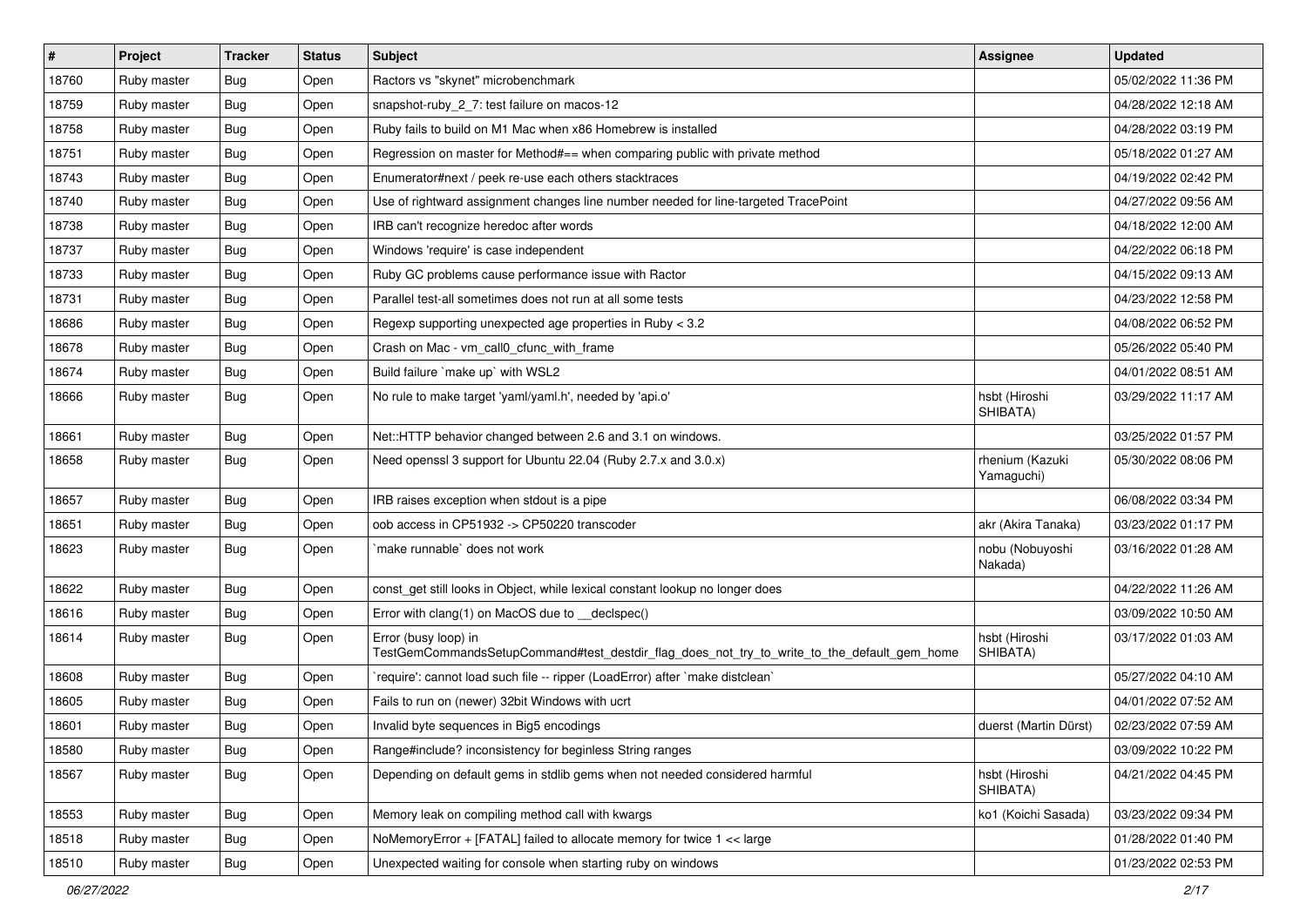| $\vert$ # | Project     | <b>Tracker</b> | <b>Status</b> | <b>Subject</b>                                                                                              | <b>Assignee</b>              | <b>Updated</b>      |
|-----------|-------------|----------------|---------------|-------------------------------------------------------------------------------------------------------------|------------------------------|---------------------|
| 18507     | Ruby master | <b>Bug</b>     | Open          | Incorrect target os detection in configure script                                                           |                              | 01/25/2022 08:57 AM |
| 18506     | Ruby master | Bug            | Open          | make and make install rebuild items every time unnecessarily - sometimes causing races in parallel installs |                              | 01/21/2022 01:46 PM |
| 18492     | Ruby master | Bug            | Open          | rb_rescue2` inside `rb_protect` segfaults on Windows                                                        |                              | 01/14/2022 03:17 PM |
| 18476     | Ruby master | <b>Bug</b>     | Open          | Call to require stuck forever after receiving EAGAIN on writev when running with zeus                       |                              | 02/28/2022 02:55 PM |
| 18473     | Ruby master | <b>Bug</b>     | Open          | Raw data in Socket::Option#inspect on Amazon Linux 2                                                        |                              | 01/11/2022 02:13 PM |
| 18472     | Ruby master | <b>Bug</b>     | Open          | rb w32 map errno is not found on Ruby-3.1.0                                                                 |                              | 01/13/2022 09:59 AM |
| 18457     | Ruby master | <b>Bug</b>     | Open          | ruby 2.7.5 fiddle/types.rb use uint32_t but fiddle/cparser.rb lacks uint32_t                                |                              | 01/03/2022 01:00 PM |
| 18456     | Ruby master | Bug            | Open          | rdoc non-determinism: module includes can be added once or twice to generated .ri                           |                              | 01/01/2022 11:16 PM |
| 18455     | Ruby master | <b>Bug</b>     | Open          | IO#close` has poor performance and difficult to understand semantics.                                       |                              | 04/04/2022 02:02 AM |
| 18454     | Ruby master | Bug            | Open          | YJIT slowing down key Discourse benchmarks                                                                  |                              | 01/04/2022 08:45 AM |
| 18444     | Ruby master | Bug            | Open          | Trapped TSTP causes a locking deadlock in 3.0.3 onward                                                      |                              | 05/26/2022 10:29 PM |
| 18435     | Ruby master | <b>Bug</b>     | Open          | Calling `protected` on ancestor method changes result of `instance_methods(false)`                          |                              | 06/09/2022 10:23 AM |
| 18429     | Ruby master | Bug            | Open          | Configure ruby-3.0.3 on Solaris 10 Unknown keyword 'URL' in './ruby.tmp.pc'                                 |                              | 01/18/2022 09:15 PM |
| 18413     | Ruby master | <b>Bug</b>     | Open          | Segfault in `ripper/lexer.rb`                                                                               |                              | 12/17/2021 04:49 PM |
| 18412     | Ruby master | <b>Bug</b>     | Open          | Segfault in test_ractor.rb                                                                                  |                              | 12/17/2021 04:23 AM |
| 18396     | Ruby master | <b>Bug</b>     | Open          | An unexpected "hash value omission" syntax error when without parentheses call expr follows                 |                              | 03/29/2022 09:58 PM |
| 18393     | Ruby master | <b>Bug</b>     | Open          | TestReadline#test_interrupt_in_other_thread fails on armv7hl                                                |                              | 12/07/2021 02:03 PM |
| 18380     | Ruby master | <b>Bug</b>     | Open          | TestAddressResolve#test_socket_getnameinfo_domain_blocking test failures                                    |                              | 12/21/2021 04:22 PM |
| 18379     | Ruby master | <b>Bug</b>     | Open          | [CI] Windows mingw/ucrt - test-all timeout failures                                                         |                              | 12/02/2021 02:23 AM |
| 18359     | Ruby master | <b>Bug</b>     | Open          | [Windows MinGW] warning Please include winsock2.h before windows.h                                          |                              | 11/23/2021 05:07 PM |
| 18338     | Ruby master | <b>Bug</b>     | Open          | Encoding.default_external = Encoding::UTF_16BE may add a wrongly-encoded string to<br>\$LOADED_FEATURES     |                              | 11/15/2021 07:32 AM |
| 18286     | Ruby master | Bug            | Open          | Universal arm64/x86_84 binary built on an x86_64 machine segfaults/is killed on arm64                       |                              | 05/26/2022 09:45 PM |
| 18281     | Ruby master | <b>Bug</b>     | Open          | Ruby 3.1.0: gem uninstall -alx fails to uninstall debug                                                     |                              | 06/16/2022 01:08 AM |
| 18277     | Ruby master | Bug            | Open          | buffer error (Zlib::BufError) in Zlib::Deflate#deflate when using MJIT                                      | k0kubun (Takashi<br>Kokubun) | 01/05/2022 03:04 PM |
| 18269     | Ruby master | Bug            | Open          | trace_opt_not and trace_opt_regexpmatch2 insns are indistinguishable                                        |                              | 11/12/2021 07:44 AM |
| 18258     | Ruby master | <b>Bug</b>     | Open          | Ractor shareable? can be slow and mutates internal object flags.                                            | ko1 (Koichi Sasada)          | 10/21/2021 08:58 AM |
| 18257     | Ruby master | Bug            | Open          | rb_mRubyVMFrozenCore is broken by GC run                                                                    |                              | 02/10/2022 12:36 PM |
| 18255     | Ruby master | <b>Bug</b>     | Open          | ioctl zeroes the last buffer byte                                                                           |                              | 10/25/2021 08:13 AM |
| 18247     | Ruby master | Bug            | Open          | weird results for `Array#slice` or `Array#[]` with argument of type `Enumerator::ArithmeticSequence`        |                              | 03/30/2022 11:05 PM |
| 18186     | Ruby master | <b>Bug</b>     | Open          | SEGV with system command - MinGW?                                                                           |                              | 09/22/2021 03:20 PM |
| 18152     | Ruby master | <b>Bug</b>     | Open          | Fix theoretical bug with signals + qsort                                                                    |                              | 09/08/2021 03:38 PM |
| 18144     | Ruby master | <b>Bug</b>     | Open          | Timeout not working while regular expression match is running                                               |                              | 09/02/2021 07:08 AM |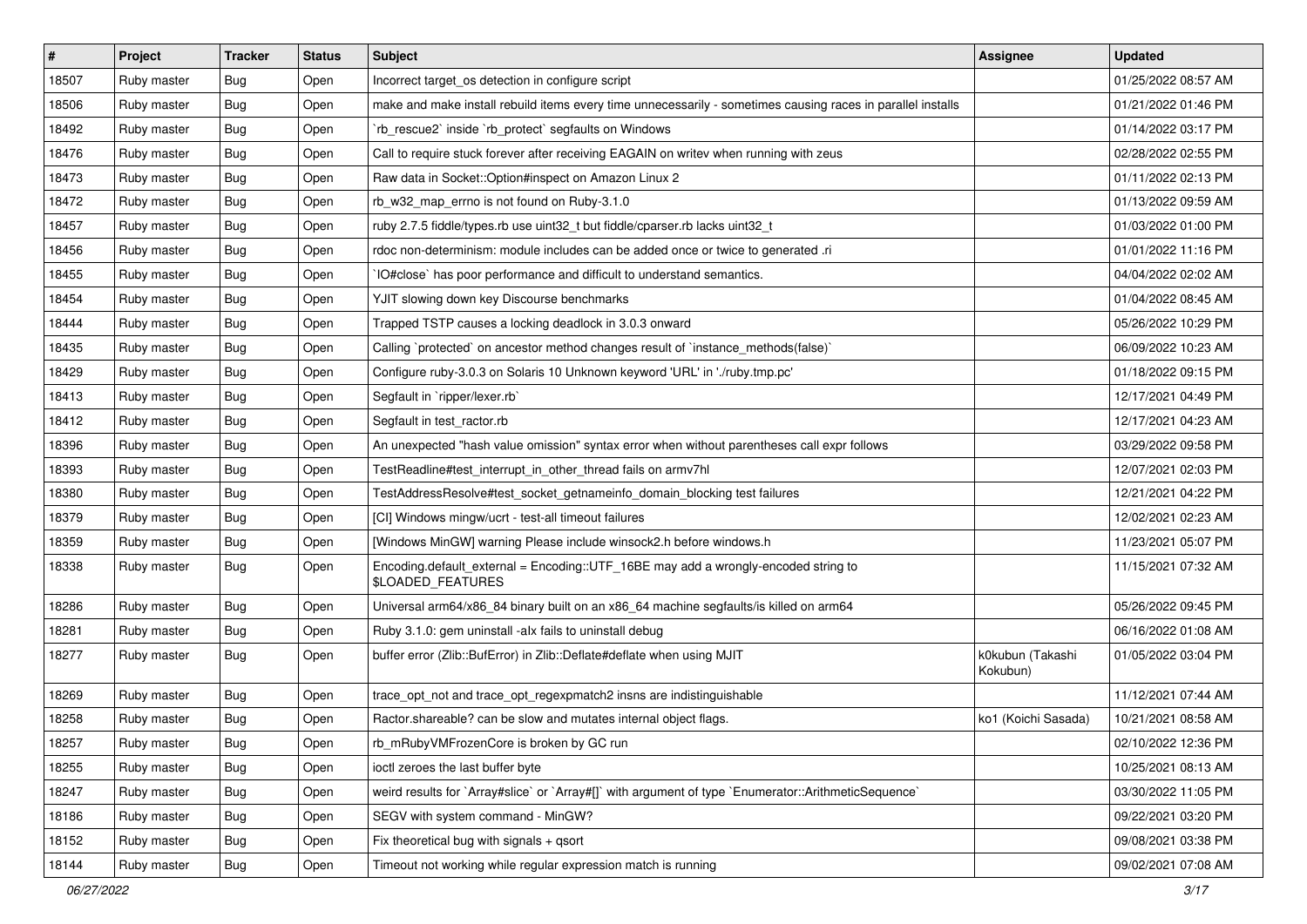| #     | Project     | <b>Tracker</b> | <b>Status</b> | Subject                                                                                                                    | Assignee                      | <b>Updated</b>      |
|-------|-------------|----------------|---------------|----------------------------------------------------------------------------------------------------------------------------|-------------------------------|---------------------|
| 18132 | Ruby master | Bug            | Open          | TODO: fix ccan/list thread safety                                                                                          |                               | 01/02/2022 08:22 AM |
| 18131 | Ruby master | Bug            | Open          | addr2line.c: Some inlined functions mistakenly shown                                                                       |                               | 08/24/2021 07:59 PM |
| 18129 | Ruby master | <b>Bug</b>     | Open          | Ractor-incompatible global variables can be accessed through alias                                                         |                               | 08/23/2021 10:08 PM |
| 18119 | Ruby master | <b>Bug</b>     | Open          | Ractor crashes when instantiating classes                                                                                  | ko1 (Koichi Sasada)           | 09/14/2021 01:42 AM |
| 18080 | Ruby master | Bug            | Open          | Syntax error on one-line pattern matching                                                                                  |                               | 08/18/2021 12:38 AM |
| 18073 | Ruby master | <b>Bug</b>     | Open          | test/ruby/test_jit.rb: "error: invalid use of '__builtin_va_arg_pack ()"' on Ruby 2.7.4 on gcc 4.8.5                       |                               | 12/03/2021 03:04 PM |
| 18061 | Ruby master | Bug            | Open          | Execshield test: libruby.so.N.N.N: FAIL: property-note test because no .note.gnu.property section found                    |                               | 06/22/2022 07:58 AM |
| 18058 | Ruby master | <b>Bug</b>     | Open          | 3.1.0-dev with MJIT enabled Zlib::BufError during `gem install`                                                            | k0kubun (Takashi<br>Kokubun)  | 08/02/2021 08:31 PM |
| 18036 | Ruby master | <b>Bug</b>     | Open          | Pthread fibers become invalid on fork - different from normal fibers.                                                      | ioquatix (Samuel<br>Williams) | 08/19/2021 07:05 AM |
| 18013 | Ruby master | Bug            | Open          | Unexpected results when mxiing negated character classes and case-folding                                                  |                               | 06/29/2021 12:05 PM |
| 18012 | Ruby master | Bug            | Open          | Case-insensitive character classes can only match multiple code points when top-level character class is not<br>negated    |                               | 06/29/2021 08:35 AM |
| 18010 | Ruby master | Bug            | Open          | Character class with single character gets case-folded with following string                                               |                               | 06/28/2021 09:30 AM |
| 18009 | Ruby master | Bug            | Open          | Regexps \w and \W with /i option and /u option produce inconsistent results under nested negation and<br>intersection      |                               | 06/28/2021 09:09 AM |
| 18002 | Ruby master | <b>Bug</b>     | Open          | s390x: Tests failing without LC_ALL env                                                                                    | jaruga (Jun Aruga)            | 07/12/2021 04:30 PM |
| 17999 | Ruby master | <b>Bug</b>     | Open          | TestMethod#test_zsuper intermittent timeout error on raspbian10-aarch64 Cl                                                 |                               | 06/18/2021 01:33 AM |
| 17996 | Ruby master | <b>Bug</b>     | Open          | Cygwin: thread + pipe behavior since Ruby 2.6                                                                              | cruby-cygwin                  | 05/19/2022 08:20 AM |
| 17995 | Ruby master | Bug            | Open          | Slow down when mjit and Ractor are being used at same time                                                                 | k0kubun (Takashi<br>Kokubun)  | 06/11/2022 04:02 AM |
| 17990 | Ruby master | Bug            | Open          | Inconsistent behavior of Regexp quantifiers over characters with complex case foldings                                     |                               | 06/15/2021 11:59 AM |
| 17989 | Ruby master | <b>Bug</b>     | Open          | Case insensitive Regexps do not handle characters with overlapping case foldings                                           |                               | 06/15/2021 11:43 AM |
| 17931 | Ruby master | <b>Bug</b>     | Open          | Compile fails setup option nodynamic                                                                                       |                               | 07/07/2021 08:51 AM |
| 17926 | Ruby master | <b>Bug</b>     | Open          | spec/ruby/core/file/atime_spec.rb: a random failing test on Travis ppc64le                                                 |                               | 06/02/2021 04:35 PM |
| 17925 | Ruby master | <b>Bug</b>     | Open          | Pattern matching syntax using semicolon one-line                                                                           |                               | 06/04/2021 03:08 PM |
| 17878 | Ruby master | <b>Bug</b>     | Open          | bootstraptest/test_ractor.rb:224 a random failing test with "The outgoing-port is already closed<br>(Ractor::ClosedError)" |                               | 09/13/2021 01:10 PM |
| 17817 | Ruby master | Bug            | Open          | --jit outputs ./tmp/_ruby_mjit_*.h: No such file or directory on with TMP                                                  |                               | 04/22/2021 11:57 AM |
| 17799 | Ruby master | <b>Bug</b>     | Open          | Seg fault in rb_class_clear_method_cache                                                                                   |                               | 12/09/2021 05:39 AM |
| 17792 | Ruby master | <b>Bug</b>     | Open          | make notes and make test fail with Ruby3.0.1p64 RaspberryPI 4B Ubuntu 20.10 ARM64                                          |                               | 05/23/2021 08:23 PM |
| 17774 | Ruby master | <b>Bug</b>     | Open          | Quantified empty group causes regex to fail                                                                                |                               | 10/13/2021 04:43 PM |
| 17722 | Ruby master | Bug            | Open          | define_method with shareable results in "defined in a different Ractor"                                                    |                               | 08/24/2021 12:03 PM |
| 17680 | Ruby master | Bug            | Open          | tab completion no longer works on irb3.0                                                                                   |                               | 03/13/2021 08:06 AM |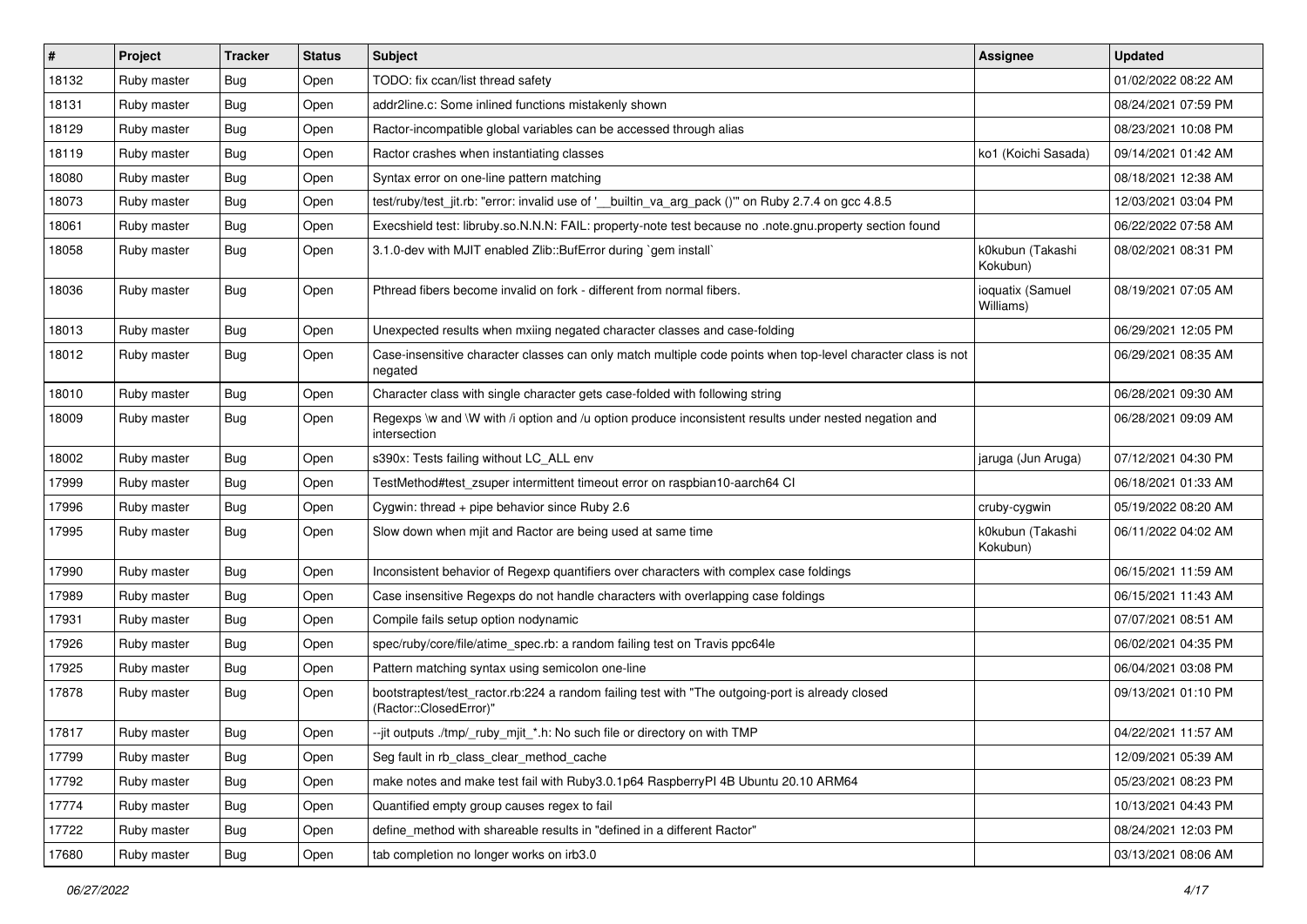| $\sharp$ | Project     | <b>Tracker</b> | <b>Status</b> | Subject                                                                                                                           | <b>Assignee</b>       | <b>Updated</b>      |
|----------|-------------|----------------|---------------|-----------------------------------------------------------------------------------------------------------------------------------|-----------------------|---------------------|
| 17667    | Ruby master | Bug            | Open          | Module#name needs synchronization                                                                                                 | ko1 (Koichi Sasada)   | 03/02/2021 07:31 AM |
| 17646    | Ruby master | Bug            | Open          | Check for `__builtin_mul_overflow` with `long long` arguments                                                                     |                       | 02/19/2021 06:19 PM |
| 17624    | Ruby master | <b>Bug</b>     | Open          | Ractor.receive is not thread-safe                                                                                                 | ko1 (Koichi Sasada)   | 09/14/2021 01:40 AM |
| 17617    | Ruby master | <b>Bug</b>     | Open          | When a Ractor's incoming port is closed, Ractor.receive_if does not raise Ractor::ClosedError, but instead<br>blocks indefinitely | ko1 (Koichi Sasada)   | 09/14/2021 01:40 AM |
| 17543    | Ruby master | Bug            | Open          | Ractor isolation broken by `self` in shareable proc                                                                               | ko1 (Koichi Sasada)   | 01/29/2021 03:06 PM |
| 17531    | Ruby master | Bug            | Open          | did_you_mean' not Ractor friendly                                                                                                 | ko1 (Koichi Sasada)   | 01/29/2021 08:48 AM |
| 17513    | Ruby master | <b>Bug</b>     | Open          | Methods of shareable objects and UnboundMethods should be shareable                                                               | ko1 (Koichi Sasada)   | 01/06/2021 08:53 PM |
| 17506    | Ruby master | <b>Bug</b>     | Open          | Ractor isolation broken by ThreadGroup                                                                                            |                       | 01/03/2021 08:05 PM |
| 17420    | Ruby master | <b>Bug</b>     | Open          | Unsafe mutation of \$" when doing non-RubyGems require in Ractor                                                                  | ko1 (Koichi Sasada)   | 01/07/2021 01:23 PM |
| 17400    | Ruby master | <b>Bug</b>     | Open          | Incorrect character downcase for Greek Sigma                                                                                      | duerst (Martin Dürst) | 12/17/2020 06:56 AM |
| 17383    | Ruby master | <b>Bug</b>     | Open          | 3.0 recursion memory speed issues                                                                                                 |                       | 12/09/2020 05:41 PM |
| 17373    | Ruby master | <b>Bug</b>     | Open          | Ruby 3.0 is slower at Discourse bench than Ruby 2.7                                                                               |                       | 01/04/2021 06:47 AM |
| 17359    | Ruby master | <b>Bug</b>     | Open          | Ractor copy mode is not Ractor-safe                                                                                               | ko1 (Koichi Sasada)   | 12/02/2020 05:42 PM |
| 17354    | Ruby master | Bug            | Open          | Module#const_source_location is misleading for constants awaiting autoload                                                        |                       | 03/26/2021 05:56 PM |
| 17337    | Ruby master | <b>Bug</b>     | Open          | Don't embed Ruby build-time configuration in Ruby                                                                                 |                       | 12/21/2020 04:17 PM |
| 17263    | Ruby master | <b>Bug</b>     | Open          | Fiber context switch degrades with number of fibers, limit on number of fibers                                                    |                       | 01/31/2022 02:47 PM |
| 17180    | Ruby master | Bug            | Open          | Ractor and constant referencing                                                                                                   |                       | 09/20/2020 05:43 PM |
| 17159    | Ruby master | <b>Bug</b>     | Open          | extend `define_method` for Ractor                                                                                                 |                       | 10/29/2020 04:06 PM |
| 17146    | Ruby master | <b>Bug</b>     | Open          | Queue operations are allowed after it is frozen                                                                                   |                       | 10/20/2021 08:32 PM |
| 17142    | Ruby master | <b>Bug</b>     | Open          | Ruby fails to build in AIX                                                                                                        |                       | 03/20/2021 07:08 AM |
| 17037    | Ruby master | <b>Bug</b>     | Open          | rounding of Rational#to_f                                                                                                         |                       | 08/26/2020 03:54 AM |
| 16997    | Ruby master | <b>Bug</b>     | Open          | IO#gets converts some \r\n to \n with universal_newline: false                                                                    |                       | 08/26/2020 05:20 PM |
| 16959    | Ruby master | <b>Bug</b>     | Open          | Weakmap has specs and third-party usage despite being a private API                                                               |                       | 06/13/2020 08:54 PM |
| 16927    | Ruby master | <b>Bug</b>     | Open          | String#tr won't return the expected result for some sign with diacritics                                                          |                       | 06/01/2020 05:24 AM |
| 16920    | Ruby master | <b>Bug</b>     | Open          | TestThread#test_signal_at_join fails on aarch64                                                                                   |                       | 12/07/2021 02:17 PM |
| 16905    | Ruby master | <b>Bug</b>     | Open          | Ruby required to build Ruby on Haiku?                                                                                             |                       | 05/24/2020 08:08 AM |
| 16829    | Ruby master | <b>Bug</b>     | Open          | Exceptions raised from within an enumerated method lose part of their stacktrace                                                  |                       | 05/20/2022 07:25 PM |
| 16820    | Ruby master | <b>Bug</b>     | Open          | LEGAL is out of sync                                                                                                              |                       | 08/19/2020 11:08 AM |
| 16810    | Ruby master | <b>Bug</b>     | Open          | ruby segfaults on s390x with musl libc                                                                                            |                       | 03/05/2021 01:38 AM |
| 16493    | Ruby master | <b>Bug</b>     | Open          | TestThreadQueue#test_thr_kill is flaky on AArch64                                                                                 |                       | 01/09/2020 09:39 AM |
| 16492    | Ruby master | Bug            | Open          | TestBugReporter#test bug reporter add test failures                                                                               | jaruga (Jun Aruga)    | 08/24/2021 01:12 PM |
| 16288    | Ruby master | Bug            | Open          | Segmentation fault with finalizers, threads                                                                                       |                       | 12/19/2019 07:46 PM |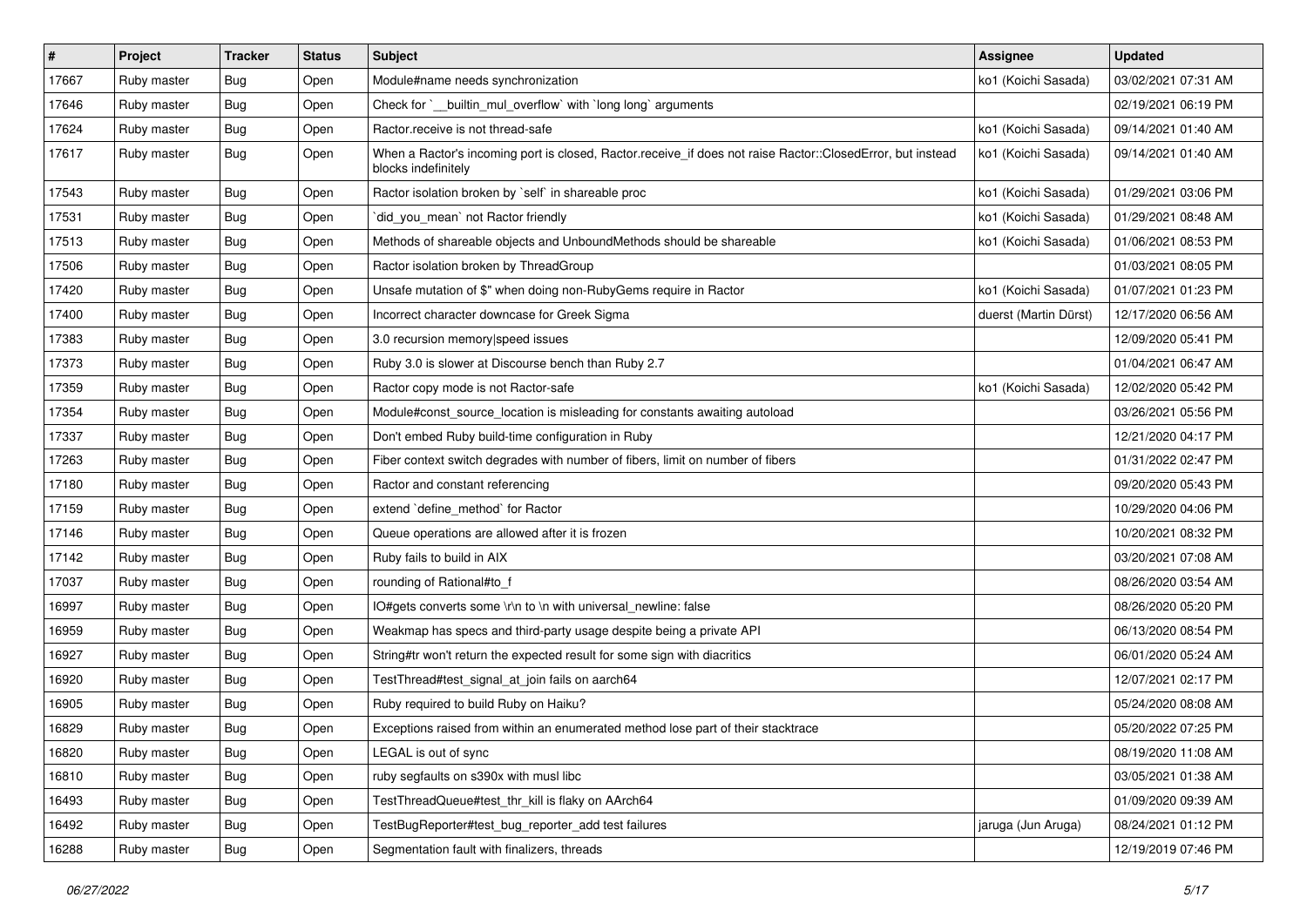| $\sharp$ | Project     | <b>Tracker</b> | <b>Status</b> | <b>Subject</b>                                                                                                                                        | <b>Assignee</b>               | <b>Updated</b>      |
|----------|-------------|----------------|---------------|-------------------------------------------------------------------------------------------------------------------------------------------------------|-------------------------------|---------------------|
| 16265    | Ruby master | Bug            | Open          | Test (spec) failure using current MSYS2 tools, related to -fstack-protector and possibly<br>D_FORTIFY_SOURCE=2                                        |                               | 12/03/2019 03:09 PM |
| 16185    | Ruby master | <b>Bug</b>     | Open          | basictest failure on AIX 6.1 for 64bit build                                                                                                          | kanemoto (Yutaka<br>Kanemoto) | 10/15/2019 12:05 AM |
| 16158    | Ruby master | <b>Bug</b>     | Open          | "st" Character Sequence In Regex Look-Behind Causes Illegal Pattern Error When Combined With POSIX<br>Bracket Expressions And Case Insensitivity Flag |                               | 09/17/2019 09:37 AM |
| 16145    | Ruby master | <b>Bug</b>     | Open          | regexp match error if mixing /i, character classes, and utf8                                                                                          |                               | 09/06/2019 05:52 AM |
| 15993    | Ruby master | <b>Bug</b>     | Open          | 'require' doesn't work if there are Cyrillic chars in the path to Ruby dir                                                                            |                               | 07/09/2021 04:08 PM |
| 15764    | Ruby master | Bug            | Open          | Whitespace and control characters should not be permitted in tokens                                                                                   | matz (Yukihiro<br>Matsumoto)  | 04/22/2019 07:48 AM |
| 15599    | Ruby master | Bug            | Open          | Mixing autoload and require causes deadlock and incomplete definition.                                                                                |                               | 02/12/2019 01:40 PM |
| 15598    | Ruby master | <b>Bug</b>     | Open          | Deadlock on mutual reference of autoloaded constants                                                                                                  |                               | 03/20/2019 10:58 AM |
| 15438    | Ruby master | Bug            | Open          | Threads can't switch faster than TIME_QUANTUM_(NSEC USEC MSEC)                                                                                        |                               | 03/25/2019 08:53 PM |
| 15428    | Ruby master | Bug            | Open          | Refactor Proc#>> and #<<                                                                                                                              |                               | 08/20/2021 06:31 PM |
| 15423    | Ruby master | <b>Bug</b>     | Open          | fork leapfrog leaks memory on FreeBSD 11.2                                                                                                            |                               | 12/16/2018 02:28 PM |
| 15386    | Ruby master | Bug            | Open          | [PATCH] io.c (rb_io_check_char_readable): do not io_fflush buffered sockets                                                                           |                               | 12/06/2018 11:38 AM |
| 15367    | Ruby master | <b>Bug</b>     | Open          | IO.select is not resumed when io-object gets closed                                                                                                   |                               | 12/03/2018 10:22 AM |
| 15334    | Ruby master | Bug            | Open          | child_info_fork::abort: address space needed by 'emoji_iso2022_kddi.so' on cygwin                                                                     | cruby-cygwin                  | 05/19/2022 08:20 AM |
| 15315    | Ruby master | <b>Bug</b>     | Open          | ec_switch can still lose interrupts                                                                                                                   | ko1 (Koichi Sasada)           | 11/20/2018 09:32 AM |
| 15310    | Ruby master | <b>Bug</b>     | Open          | [PATCH] thread_pthread.c: close race from UBF_TIMER and non-GVL-releasing thread                                                                      |                               | 11/20/2018 12:50 AM |
| 15263    | Ruby master | Bug            | Open          | [PATCH] vm_trace.c (postponed_job_register): only hit main thread                                                                                     | ko1 (Koichi Sasada)           | 10/27/2018 11:35 PM |
| 15247    | Ruby master | <b>Bug</b>     | Open          | Windows - TEMP folder, non 8.3 & drive, fails & errors in test-all (ruby & rdoc)                                                                      |                               | 10/23/2018 05:02 PM |
| 15097    | Ruby master | Bug            | Open          | Gem install fails on Ruby 2.5.1 with Cygwin (get_dns_server_list undefined)                                                                           | cruby-cygwin                  | 05/19/2022 08:20 AM |
| 15072    | Ruby master | <b>Bug</b>     | Open          | thread.c:4356:5: error: implicit declaration of function 'ubf_list_atfork'                                                                            | normalperson (Eric<br>Wong)   | 09/20/2018 03:32 AM |
| 14971    | Ruby master | <b>Bug</b>     | Open          | error: implicit declaration of function 'rb_vm_call0                                                                                                  | nobu (Nobuyoshi<br>Nakada)    | 09/06/2018 03:53 AM |
| 14957    | Ruby master | <b>Bug</b>     | Open          | MinGW, gcc 8.2.0, bootstraptest test_thread.rb - failure ?                                                                                            |                               | 08/03/2018 02:46 PM |
| 14906    | Ruby master | <b>Bug</b>     | Open          | MinGW failure - TestIO#test_copy_stream_no_busy_wait                                                                                                  |                               | 07/12/2018 03:52 AM |
| 14838    | Ruby master | Bug            | Open          | RegexpError with double "s" in look-behind assertion in case-insensitive unicode regexp                                                               |                               | 06/09/2018 04:04 PM |
| 14826    | Ruby master | <b>Bug</b>     | Open          | make: *** [.ext/include/sparc-solaris2.10/rb_mjit_min_header-2.6.0.h] Error 1 on Solaris 10 with very old<br>gcc3                                     |                               | 06/05/2018 02:02 PM |
| 14761    | Ruby master | <b>Bug</b>     | Open          | TestThread#test_join_limits hangs up on Solaris 10 with gcc                                                                                           |                               | 05/16/2018 05:23 AM |
| 14681    | Ruby master | <b>Bug</b>     | Open          | `syswrite': stream closed in another thread (IOError)                                                                                                 |                               | 04/22/2018 12:12 AM |
| 14640    | Ruby master | Bug            | Open          | [win32] File.realpath treats a relative path with a drive letter as an absolute path.                                                                 | cruby-windows                 | 12/10/2018 07:09 AM |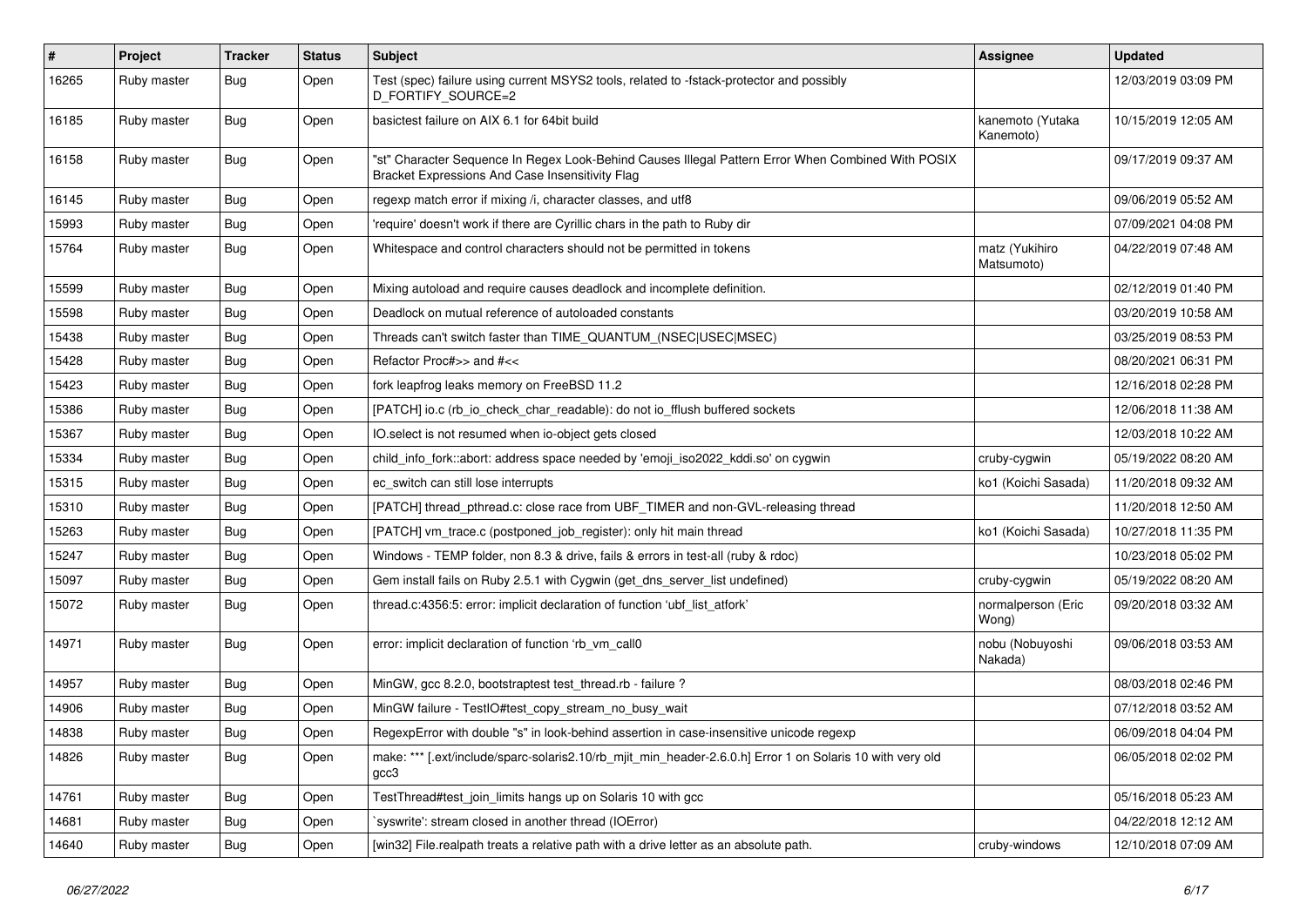| #     | Project     | <b>Tracker</b> | <b>Status</b> | <b>Subject</b>                                                                                        | <b>Assignee</b>         | <b>Updated</b>      |
|-------|-------------|----------------|---------------|-------------------------------------------------------------------------------------------------------|-------------------------|---------------------|
| 14582 | Ruby master | <b>Bug</b>     | Open          | Unable to use `method_entry` and `method_return` tracing probes since 2.5                             |                         | 06/18/2021 06:08 PM |
| 14480 | Ruby master | Bug            | Open          | miniruby crashing when compiled with -O2 or -O1 on aarch64                                            |                         | 02/23/2021 10:35 AM |
| 14474 | Ruby master | Bug            | Open          | skip "TestException#test_thread_signal_location" as known bug                                         |                         | 12/10/2018 07:09 AM |
| 14422 | Ruby master | Bug            | Open          | Ruby configuration options should not be reused for gem builds                                        |                         | 03/05/2018 03:32 PM |
| 14418 | Ruby master | Bug            | Open          | ruby 2.5 slow regexp execution                                                                        |                         | 12/29/2019 10:34 AM |
| 14387 | Ruby master | <b>Bug</b>     | Open          | Ruby 2.5 <sup>D</sup> Alpine Linux 000000000000 SystemStackError 00000                                |                         | 04/21/2020 03:13 PM |
| 14364 | Ruby master | Bug            | Open          | Regexp last match variable in procs                                                                   |                         | 09/14/2018 05:28 AM |
| 14083 | Ruby master | Bug            | Open          | Refinement in block calling incorrect method                                                          |                         | 11/05/2017 07:36 PM |
| 14064 | Ruby master | Bug            | Open          | test-all with and without -j - incorrect assertions and missing test methods                          |                         | 11/03/2017 10:54 PM |
| 14049 | Ruby master | Bug            | Open          | SEGV svn 60401 require_relative                                                                       |                         | 10/26/2017 05:25 PM |
| 13644 | Ruby master | Bug            | Open          | Windows - Setting Time.now                                                                            |                         | 06/11/2017 03:43 AM |
| 13571 | Ruby master | Bug            | Open          | Script arguments, encoding, windows / MinGW                                                           |                         | 11/12/2017 10:53 PM |
| 13542 | Ruby master | Bug            | Open          | MinGW trunk Builds - Summary of Issues                                                                |                         | 05/19/2017 07:04 PM |
| 13500 | Ruby master | Bug            | Open          | MinGW TestArity#test_proc_err_mess stops testing                                                      |                         | 04/26/2017 03:27 PM |
| 13485 | Ruby master | Bug            | Open          | MinGW TestEnumerable#test_callcc SEGV info                                                            |                         | 04/19/2017 04:17 PM |
| 13164 | Ruby master | Bug            | Open          | A second `SystemStackError` exception results in `Segmentation fault (core dumped)`                   |                         | 04/14/2017 01:05 PM |
| 13151 | Ruby master | Bug            | Open          | File.writable? doesn't report correctly if a directory is writable on Windows.                        |                         | 01/23/2017 05:46 PM |
| 12852 | Ruby master | Bug            | Open          | URI.parse can't handle non-ascii URIs                                                                 | akira (akira yamada)    | 12/12/2016 06:39 PM |
| 12689 | Ruby master | Bug            | Open          | Thread isolation of $\gamma$ and $\gamma$                                                             |                         | 04/01/2021 08:51 PM |
| 12500 | Ruby master | Bug            | Open          | TestProcess#test_aspawn_too_long_path fails on mips with "argument too big"                           |                         | 12/29/2019 10:38 AM |
| 12280 | Ruby master | Bug            | Open          | IO.copy_stream(IO, IO) fails with "pread() not implemented"                                           |                         | 04/28/2016 05:51 AM |
| 12179 | Ruby master | Bug            | Open          | Build failure due to VPATH expansion                                                                  |                         | 04/14/2016 01:55 AM |
| 11840 | Ruby master | Bug            | Open          | Error with "make check" on Cygwin                                                                     | cruby-cygwin            | 05/19/2022 08:20 AM |
| 11808 | Ruby master | Bug            | Open          | Different behavior between Enumerable#grep and Array#grep                                             | ko1 (Koichi Sasada)     | 10/26/2020 04:36 AM |
| 11582 | Ruby master | Bug            | Open          | On Solaris, Rational#** returns -Infinity for Rational(0) when passed a negative Float                |                         | 10/13/2015 03:12 AM |
| 11514 | Ruby master | Bug            | Open          | AIX6.1 - Ruby 2.2.3 - Segmentation fault in :byteslice                                                |                         | 09/18/2015 07:39 AM |
| 11438 | Ruby master | Bug            | Open          | native thread init stack() get machine.stack_start unequal to thread's stack start address, x86 win32 | cruby-windows           | 08/13/2015 07:31 AM |
| 11230 | Ruby master | Bug            | Open          | Should rb_struct_s_members() be public API?                                                           |                         | 04/17/2021 05:06 PM |
| 11183 | Ruby master | Bug            | Open          |                                                                                                       |                         | 05/26/2015 08:32 AM |
| 11177 | Ruby master | Bug            | Open          | <b>DATALEOFILILILILILI</b>                                                                            |                         | 05/25/2015 03:49 AM |
| 11174 | Ruby master | Bug            | Open          | threads memory leak                                                                                   | ko1 (Koichi Sasada)     | 06/17/2019 03:17 PM |
| 11142 | Ruby master | Bug            | Open          | Command line argument parser on windows handles double quotes inconsistently.                         | usa (Usaku<br>NAKAMURA) | 05/12/2015 04:09 PM |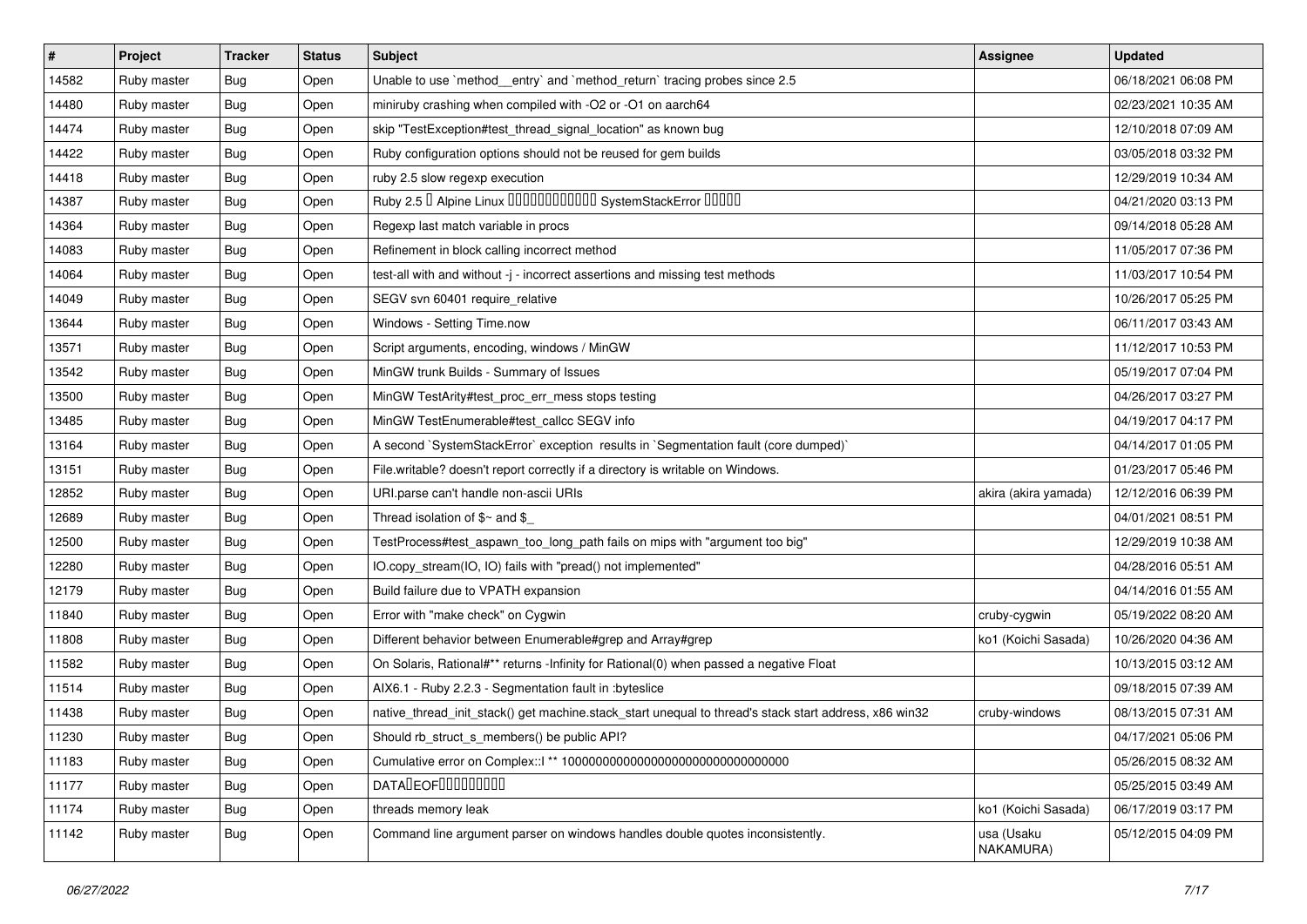| $\vert$ # | Project     | <b>Tracker</b> | <b>Status</b> | <b>Subject</b>                                                                            | <b>Assignee</b>                     | <b>Updated</b>      |
|-----------|-------------|----------------|---------------|-------------------------------------------------------------------------------------------|-------------------------------------|---------------------|
| 11064     | Ruby master | <b>Bug</b>     | Open          | #singleton_methods for objects with special singleton_class returns an empty array        |                                     | 01/31/2022 05:02 AM |
| 10580     | Ruby master | Bug            | Open          | TestProcess#test_deadlock_by_signal_at_forking fails on ARM                               | akr (Akira Tanaka)                  | 12/30/2019 03:00 AM |
| 10436     | Ruby master | <b>Bug</b>     | Open          | ruby -c and ripper inconsistency: m(&nil) {}                                              |                                     | 08/27/2019 12:08 AM |
| 10416     | Ruby master | <b>Bug</b>     | Open          | Create mechanism for updating of Unicode data files downstreams when we want              | nobu (Nobuyoshi<br>Nakada)          | 10/08/2021 06:40 AM |
| 10128     | Ruby master | Bug            | Open          | Quoting problem for arguments of Kernel.system, Kernel.exec on Windows                    | cruby-windows                       | 12/30/2019 03:00 AM |
| 10009     | Ruby master | <b>Bug</b>     | Open          | IO operation is 10x slower in multi-thread environment                                    | ko1 (Koichi Sasada)                 | 05/21/2015 07:19 AM |
| 9760      | Ruby master | Bug            | Open          | mkmf does not allow for linking against custom libraries when a system library is present |                                     | 05/24/2016 08:11 AM |
| 9507      | Ruby master | <b>Bug</b>     | Open          | Ruby 2.1.0 is broken on ARMv5: tried to create Proc object without a block                | charliesome (Charlie<br>Somerville) | 01/05/2018 09:00 PM |
| 9435      | Ruby master | Bug            | Open          | Kernel.system problem                                                                     |                                     | 12/30/2019 03:00 AM |
| 9409      | Ruby master | <b>Bug</b>     | Open          | Cygwin [] "filesystem" [] encoding [][][][][][][][][]                                     | cruby-cygwin                        | 05/19/2022 08:20 AM |
| 8444      | Ruby master | Bug            | Open          | Regexp vars \$~ and friends are not thread local                                          | ko1 (Koichi Sasada)                 | 07/30/2019 07:38 AM |
| 8185      | Ruby master | <b>Bug</b>     | Open          | Thread/fork issue                                                                         |                                     | 12/30/2019 03:00 AM |
| 7892      | Ruby master | <b>Bug</b>     | Open          | MIME encoding bug of NKF.nkf                                                              | naruse (Yui NARUSE)                 | 12/25/2017 06:15 PM |
| 7840      | Ruby master | Bug            | Open          | -Wdeclaration-after-statement is valid for C/ObjC but not for C++                         | nobu (Nobuyoshi<br>Nakada)          | 06/02/2020 04:41 PM |
| 7742      | Ruby master | <b>Bug</b>     | Open          | System encoding (Windows-1258) is not recognized by Ruby to convert back to UTF-8         | duerst (Martin Dürst)               | 12/25/2017 06:15 PM |
| 4173      | Ruby master | <b>Bug</b>     | Open          | TestProcess#test_wait_and_sigchild DDDDDDDD                                               |                                     | 03/15/2018 08:29 AM |
| 18841     | Ruby master | Feature        | Open          | Proposal: autoload_relative                                                               |                                     | 06/19/2022 11:22 PM |
| 18835     | Ruby master | Feature        | Open          | Add InstructionSequence#type method                                                       |                                     | 06/16/2022 10:30 PM |
| 18832     | Ruby master | Feature        | Open          | Do not have class/module keywords consider ancestors of Object                            |                                     | 06/21/2022 05:50 AM |
| 18831     | Ruby master | Feature        | Open          | Block argument to 'yield'                                                                 |                                     | 06/18/2022 03:12 AM |
| 18825     | Ruby master | Feature        | Open          | Specialized instruction for "array literal + `.hash`"                                     |                                     | 06/14/2022 05:24 PM |
| 18822     | Ruby master | Feature        | Open          | Ruby lack a proper method to percent-encode strings for URIs (RFC 3986)                   |                                     | 06/09/2022 02:42 PM |
| 18821     | Ruby master | Feature        | Open          | Expose Pattern Matching interfaces in core classes                                        |                                     | 06/09/2022 07:24 AM |
| 18815     | Ruby master | Feature        | Open          | instance_{eval,exec} vs Proc#>>                                                           |                                     | 06/02/2022 05:17 PM |
| 18814     | Ruby master | Feature        | Open          | Ractor: add method to query incoming message queue size                                   |                                     | 06/02/2022 11:59 AM |
| 18812     | Ruby master | Feature        | Open          | Add ability to trace exit locations for YJIT                                              |                                     | 06/01/2022 02:42 PM |
| 18809     | Ruby master | Feature        | Open          | Add Numeric#ceildiv                                                                       |                                     | 06/21/2022 06:21 PM |
| 18798     | Ruby master | Feature        | Open          | 'UnboundMethod#==' with inherited classes                                                 |                                     | 05/25/2022 12:32 AM |
| 18776     | Ruby master | Feature        | Open          | <b>Object Shapes</b>                                                                      |                                     | 05/13/2022 01:11 AM |
| 18774     | Ruby master | Feature        | Open          | Add Queue#pop(timeout:)                                                                   |                                     | 05/20/2022 12:27 AM |
| 18762     | Ruby master | Feature        | Open          | Add an Array#undigits that compliments Integer#digits                                     |                                     | 05/03/2022 08:08 PM |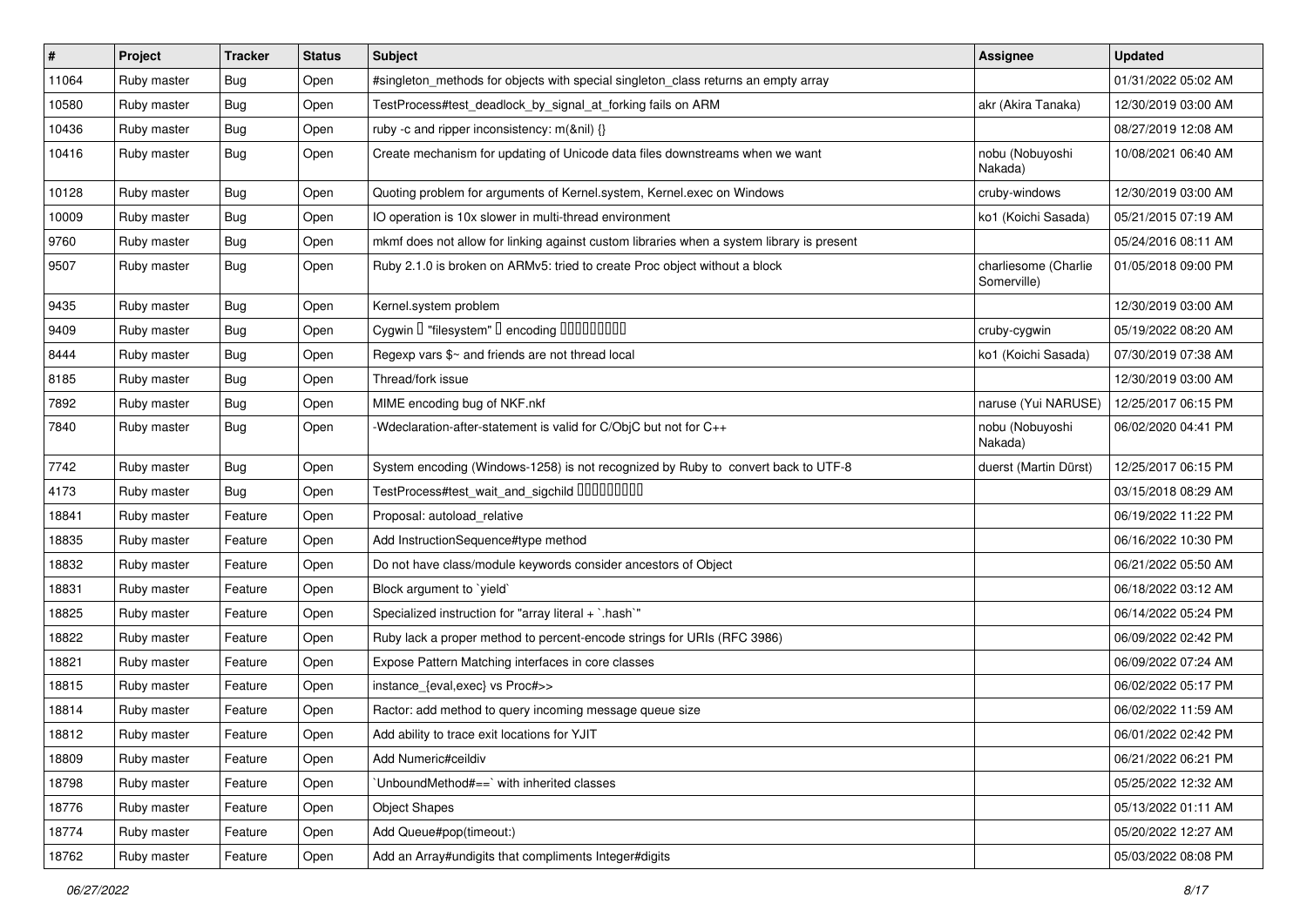| $\vert$ # | Project     | <b>Tracker</b> | <b>Status</b> | Subject                                                                                   | <b>Assignee</b>        | <b>Updated</b>      |
|-----------|-------------|----------------|---------------|-------------------------------------------------------------------------------------------|------------------------|---------------------|
| 18757     | Ruby master | Feature        | Open          | Introduce %R percent literal for anchored regular expression patterns                     |                        | 04/27/2022 05:30 PM |
| 18736     | Ruby master | Feature        | Open          | self-p for method chain                                                                   |                        | 04/15/2022 11:09 AM |
| 18690     | Ruby master | Feature        | Open          | Allow `Kernel#then` to take arguments                                                     |                        | 05/10/2022 06:16 PM |
| 18685     | Ruby master | Feature        | Open          | Enumerator.product: Cartesian product of enumerables                                      |                        | 04/26/2022 07:02 AM |
| 18683     | Ruby master | Feature        | Open          | Allow to create hashes with a specific capacity.                                          |                        | 04/22/2022 02:34 PM |
| 18675     | Ruby master | Feature        | Open          | Add new exception class for resolv timeouts                                               |                        | 04/01/2022 11:22 PM |
| 18668     | Ruby master | Feature        | Open          | Merge `io-nonblock` gems into core                                                        |                        | 04/21/2022 10:02 AM |
| 18659     | Ruby master | Feature        | Open          | Create a Binding at the time of an exception and make it available to Rescue              |                        | 03/25/2022 10:55 AM |
| 18654     | Ruby master | Feature        | Open          | Enhancements to prettyprint                                                               | akr (Akira Tanaka)     | 05/12/2022 01:44 PM |
| 18647     | Ruby master | Feature        | Open          | Non-recursive option for iseq-targeted Tracepoints in ruby 2.6+                           |                        | 03/18/2022 09:41 AM |
| 18644     | Ruby master | Feature        | Open          | Coerce anything callable to a Proc                                                        |                        | 06/18/2022 05:28 PM |
| 18642     | Ruby master | Feature        | Open          | Named ripper fields                                                                       |                        | 05/12/2022 01:37 PM |
| 18640     | Ruby master | Feature        | Open          | default empty string argument for `String#sub` and `String#sub!`, e.g. `"hello".sub("I")` |                        | 03/19/2022 02:33 AM |
| 18639     | Ruby master | Feature        | Open          | Update Unicode data to Unicode Version 15.0.0                                             | duerst (Martin Dürst)  | 03/22/2022 07:38 PM |
| 18630     | Ruby master | Feature        | Open          | Introduce general `IO#timeout` and `IO#timeout=`for all (non-)blocking operations.        |                        | 04/21/2022 09:36 AM |
| 18617     | Ruby master | Feature        | Open          | Allow multiples keys in Hash#[] acting like Hash#dig                                      |                        | 03/10/2022 01:36 PM |
| 18603     | Ruby master | Feature        | Open          | Allow syntax like obj.method(arg)=value                                                   |                        | 02/27/2022 05:04 PM |
| 18597     | Ruby master | Feature        | Open          | Strings need a named method like 'dup' that doesn't duplicate if receiver is mutable      |                        | 02/26/2022 11:56 PM |
| 18594     | Ruby master | Feature        | Open          | Add a #to_h method on URI::Generic                                                        |                        | 03/31/2022 01:18 PM |
| 18593     | Ruby master | Feature        | Open          | Add back URI.escape                                                                       |                        | 02/18/2022 07:45 PM |
| 18583     | Ruby master | Feature        | Open          | Pattern-matching: API for custom unpacking strategies?                                    |                        | 03/17/2022 01:10 PM |
| 18576     | Ruby master | Feature        | Open          | Rename `ASCII-8BIT` encoding to `BINARY`                                                  |                        | 03/17/2022 03:06 PM |
| 18573     | Ruby master | Feature        | Open          | Object#pack1                                                                              |                        | 02/08/2022 08:51 AM |
| 18568     | Ruby master | Feature        | Open          | Explore lazy RubyGems boot to reduce need for --disable-gems                              |                        | 02/17/2022 07:15 AM |
| 18564     | Ruby master | Feature        | Open          | Add Exception#detailed_message                                                            | mame (Yusuke<br>Endoh) | 02/01/2022 08:06 PM |
| 18559     | Ruby master | Feature        | Open          | Allocation tracing: Objects created by the parser are attributed to Kernel.require        |                        | 01/31/2022 12:14 PM |
| 18554     | Ruby master | Feature        | Open          | Move unicode_normalize to a default gem                                                   |                        | 01/31/2022 05:51 PM |
| 18551     | Ruby master | Feature        | Open          | Make Range#reverse_each to raise an exception if endless                                  |                        | 01/28/2022 11:13 PM |
| 18515     | Ruby master | Feature        | Open          | Add Range#reverse_each implementation for performance                                     |                        | 01/31/2022 02:23 AM |
| 18498     | Ruby master | Feature        | Open          | Introduce a public WeakKeysMap that compares by equality                                  |                        | 02/20/2022 04:06 PM |
| 18494     | Ruby master | Feature        | Open          | [RFC] ENV["RUBY_GC_"]= changes GC parameters dynamically                                  |                        | 01/17/2022 11:15 PM |
| 18478     | Ruby master | Feature        | Open          | Module#constant_pairs                                                                     |                        | 01/11/2022 07:55 PM |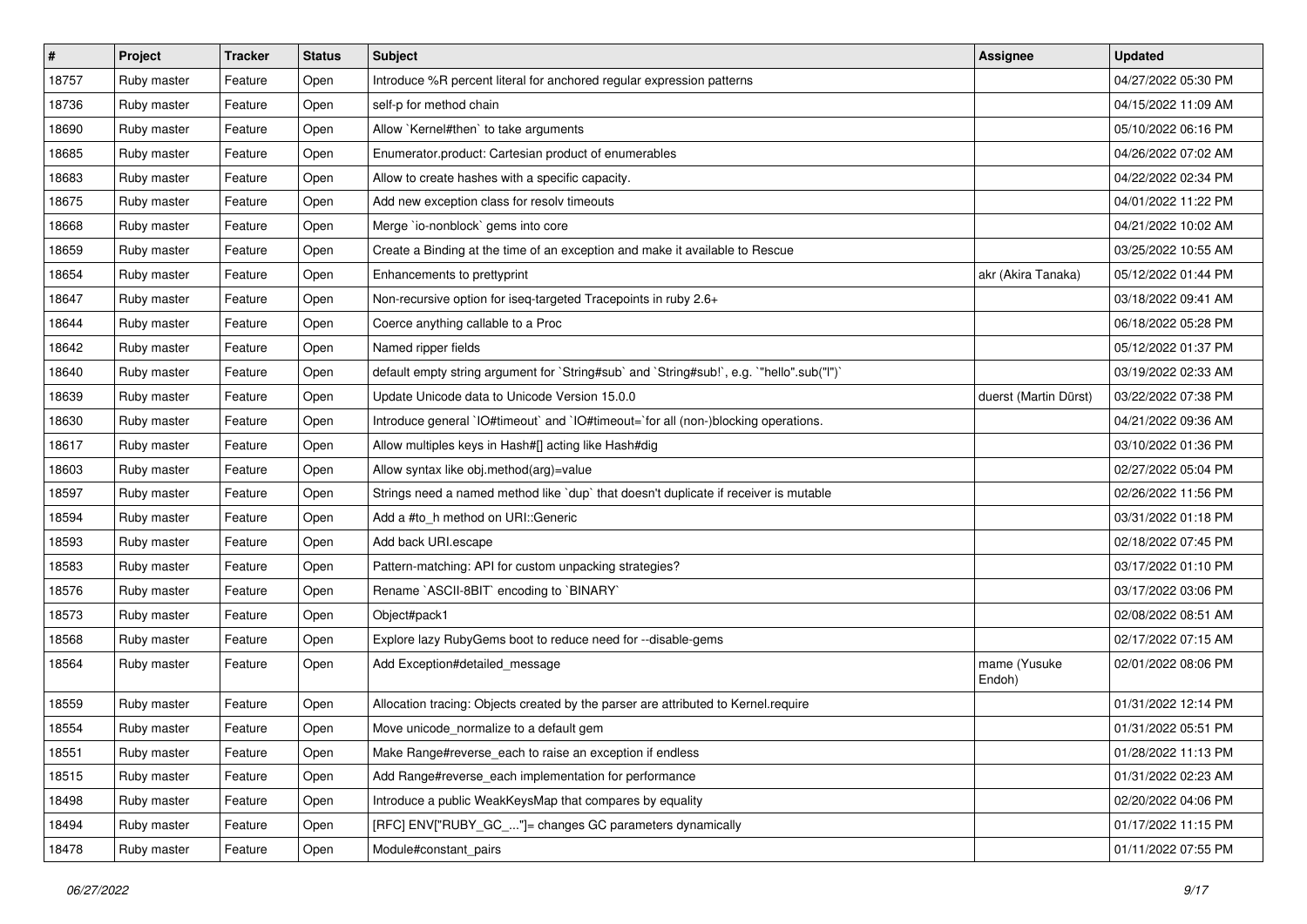| $\sharp$ | Project     | <b>Tracker</b> | <b>Status</b> | <b>Subject</b>                                                                                                                                                        | <b>Assignee</b>                         | <b>Updated</b>      |
|----------|-------------|----------------|---------------|-----------------------------------------------------------------------------------------------------------------------------------------------------------------------|-----------------------------------------|---------------------|
| 18477    | Ruby master | Feature        | Open          | Float#sqrt and Integer#sqrt                                                                                                                                           |                                         | 01/11/2022 07:34 PM |
| 18463    | Ruby master | Feature        | Open          | Random number generation with xoshiro                                                                                                                                 |                                         | 02/13/2022 09:12 AM |
| 18462    | Ruby master | Feature        | Open          | Proposal to merge WASI based WebAssembly support                                                                                                                      |                                         | 03/24/2022 03:05 AM |
| 18440    | Ruby master | Feature        | Open          | YJIT is enabled if any YJIT tuning options are set                                                                                                                    |                                         | 12/30/2021 08:17 PM |
| 18439    | Ruby master | Feature        | Open          | Support YJIT for VC++                                                                                                                                                 | maximecb (Maxime<br>Chevalier-Boisvert) | 01/10/2022 11:29 PM |
| 18438    | Ruby master | Feature        | Open          | Add `Exception#additional_message` to show additional error information                                                                                               |                                         | 02/07/2022 02:55 AM |
| 18423    | Ruby master | Feature        | Open          | Installing stable versions like 3.0.3 from source generates fatal error by make                                                                                       |                                         | 12/23/2021 11:44 PM |
| 18418    | Ruby master | Feature        | Open          | Add Net::HTTP#security_level=                                                                                                                                         |                                         | 12/19/2021 11:58 AM |
| 18411    | Ruby master | Feature        | Open          | Introduce `Fiber.blocking` for disabling scheduler.                                                                                                                   |                                         | 12/23/2021 05:10 PM |
| 18410    | Ruby master | Feature        | Open          | Proposal to make inspect include underscores on numerics                                                                                                              |                                         | 12/16/2021 09:07 AM |
| 18402    | Ruby master | Feature        | Open          | Argument Labels                                                                                                                                                       |                                         | 01/31/2022 06:14 PM |
| 18401    | Ruby master | Feature        | Open          | Rework `require_relative` to add the "current path" on `\$LOAD_PATH`                                                                                                  |                                         | 12/09/2021 05:41 PM |
| 18395    | Ruby master | Feature        | Open          | Introduce Array#subtract! for performance                                                                                                                             |                                         | 12/08/2021 04:42 PM |
| 18384    | Ruby master | Feature        | Open          | Pattern Match Object                                                                                                                                                  |                                         | 05/07/2022 06:01 PM |
| 18376    | Ruby master | Feature        | Open          | Version comparison API                                                                                                                                                |                                         | 12/30/2021 10:33 AM |
| 18369    | Ruby master | Feature        | Open          | users.detect(:name, "Dorian") as shorthand for users.detect {  user  user.name == "Dorian" }                                                                          |                                         | 12/03/2021 02:23 PM |
| 18368    | Ruby master | Feature        | Open          | Range#step semantics for non-Numeric ranges                                                                                                                           |                                         | 02/02/2022 03:42 PM |
| 18360    | Ruby master | Feature        | Open          | <b>PrettyPrint enhancements</b>                                                                                                                                       |                                         | 11/24/2021 12:15 AM |
| 18357    | Ruby master | Feature        | Open          | Proposal: stop raising when block passed to IO#each_* closes the IO                                                                                                   |                                         | 11/22/2021 09:03 PM |
| 18334    | Ruby master | Feature        | Open          | ENV#to_h returns a new Hash object but Hash#to_h does not, which can cause inconsistencies                                                                            |                                         | 11/17/2021 05:46 PM |
| 18332    | Ruby master | Feature        | Open          | a ? b                                                                                                                                                                 |                                         | 12/29/2021 04:38 AM |
| 18331    | Ruby master | Feature        | Open          | Kernel.#Time                                                                                                                                                          |                                         | 11/13/2021 12:41 PM |
| 18296    | Ruby master | Feature        | Open          | Custom exception formatting should override `Exception#full_message`.                                                                                                 |                                         | 12/15/2021 08:49 PM |
| 18291    | Ruby master | Feature        | Open          | When use $=$ with named group, if regex is on the right side, variable not defined.                                                                                   |                                         | 11/06/2021 12:36 PM |
| 18285    | Ruby master | Feature        | Open          | NoMethodError#message uses a lot of CPU/is really expensive to call                                                                                                   |                                         | 01/30/2022 12:45 PM |
| 18275    | Ruby master | Feature        | Open          | Add an option to define_method to not capture the surrounding environment                                                                                             | ko1 (Koichi Sasada)                     | 12/03/2021 02:34 PM |
| 18265    | Ruby master | Feature        | Open          | Self-contained one-binary feature which discuss on ruby kaigi 2021 day 2, $\mathbb I$ Ruby Committers vs the World /<br>CRuby Committers                              |                                         | 10/24/2021 04:11 PM |
| 18262    | Ruby master | Feature        | Open          | Enumerator::Lazy#partition                                                                                                                                            |                                         | 11/20/2021 10:17 AM |
| 18259    | Ruby master | Feature        | Open          | Support quarter spec %q in Time#strftime                                                                                                                              |                                         | 10/21/2021 12:15 PM |
| 18256    | Ruby master | Feature        | Open          | Change the canonical name of Thread::Mutex, Thread::Queue, Thread::SizedQueue and<br>Thread::ConditionVariable to just Mutex, Queue, SizedQueue and ConditionVariable |                                         | 10/20/2021 10:59 PM |
| 18242    | Ruby master | Feature        | Open          | Parser makes multiple assignment sad in confusing way                                                                                                                 |                                         | 10/09/2021 07:58 AM |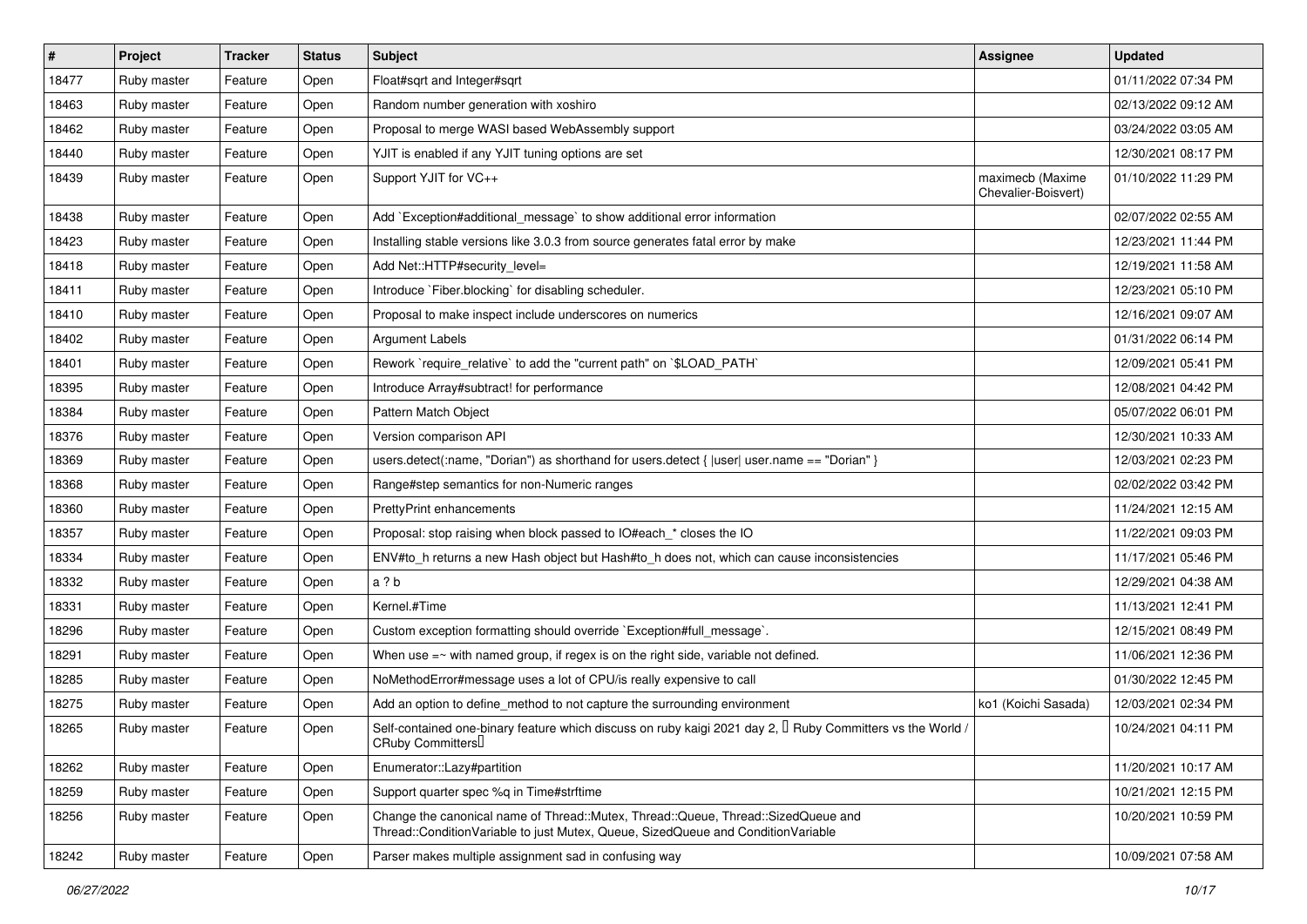| $\#$  | Project     | <b>Tracker</b> | <b>Status</b> | Subject                                                                                                                                     | <b>Assignee</b>               | <b>Updated</b>      |
|-------|-------------|----------------|---------------|---------------------------------------------------------------------------------------------------------------------------------------------|-------------------------------|---------------------|
| 18228 | Ruby master | Feature        | Open          | Add a 'timeout' option to 'IO.copy_stream'                                                                                                  |                               | 10/01/2021 05:10 AM |
| 18227 | Ruby master | Feature        | Open          | Static class initialization.                                                                                                                | ioquatix (Samuel<br>Williams) | 09/29/2021 09:21 PM |
| 18194 | Ruby master | Feature        | Open          | No easy way to format exception messages per thread/fiber scheduler context.                                                                | mame (Yusuke<br>Endoh)        | 09/29/2021 10:10 AM |
| 18181 | Ruby master | Feature        | Open          | Introduce Enumerable#min_with_value, max_with_value, and minmax_with_value                                                                  |                               | 01/25/2022 07:33 AM |
| 18179 | Ruby master | Feature        | Open          | Add Math methods to Numeric                                                                                                                 |                               | 03/24/2022 02:54 PM |
| 18168 | Ruby master | Feature        | Open          | Add ActiveSupport deep_transform_values to Ruby                                                                                             |                               | 09/15/2021 05:29 AM |
| 18162 | Ruby master | Feature        | Open          | Shorthand method Proc#isolate to create isolated proc objects                                                                               |                               | 09/13/2021 02:33 AM |
| 18159 | Ruby master | Feature        | Open          | Integrate functionality of dead_end gem into Ruby                                                                                           | matz (Yukihiro<br>Matsumoto)  | 06/17/2022 02:06 PM |
| 18151 | Ruby master | Feature        | Open          | Incorrect Resolv result when DNS server is unreachable                                                                                      |                               | 09/18/2021 12:22 AM |
| 18146 | Ruby master | Feature        | Open          | Add 'delete_prefix' and 'delete_suffix' to 'Pathname'                                                                                       |                               | 09/03/2021 04:59 AM |
| 18137 | Ruby master | Feature        | Open          | A new method to check Proc is isolated or not                                                                                               |                               | 10/27/2021 07:30 AM |
| 18136 | Ruby master | Feature        | Open          | take_while_after                                                                                                                            |                               | 01/28/2022 06:23 AM |
| 18135 | Ruby master | Feature        | Open          | Introduce Enumerable#detect_only                                                                                                            |                               | 09/02/2021 05:44 PM |
| 18127 | Ruby master | Feature        | Open          | Ractor-local version of Singleton                                                                                                           |                               | 11/09/2021 02:45 PM |
| 18083 | Ruby master | Feature        | Open          | Capture error in ensure block.                                                                                                              |                               | 10/21/2021 01:00 PM |
| 18070 | Ruby master | Feature        | Open          | attr` should be removed                                                                                                                     |                               | 08/09/2021 05:51 PM |
| 18069 | Ruby master | Feature        | Open          | instance_exec` is just ignored when the block is originally a method                                                                        |                               | 08/10/2021 05:33 AM |
| 18063 | Ruby master | Feature        | Open          | io uring implementation                                                                                                                     |                               | 08/05/2021 10:02 AM |
| 18057 | Ruby master | Feature        | Open          | Introduce Array#mean                                                                                                                        |                               | 08/02/2021 02:16 PM |
| 18055 | Ruby master | Feature        | Open          | Introduce                                                                                                                                   |                               | 07/30/2021 09:30 AM |
| 18035 | Ruby master | Feature        | Open          | Introduce general model/semantic for immutable by default.                                                                                  |                               | 11/09/2021 04:47 PM |
| 18033 | Ruby master | Feature        | Open          | Time.new to parse a string                                                                                                                  |                               | 12/07/2021 02:15 PM |
| 18005 | Ruby master | Feature        | Open          | Enable non-blocking 'binding.irb'.                                                                                                          |                               | 06/24/2021 07:20 PM |
| 18004 | Ruby master | Feature        | Open          | Add Async to the stdlib                                                                                                                     |                               | 11/26/2021 06:01 AM |
| 17994 | Ruby master | Feature        | Open          | Clarify 'IO.read' behavior and add 'File.read' method                                                                                       |                               | 07/16/2021 03:04 AM |
| 17950 | Ruby master | Feature        | Open          | Unable to pattern-match against a String key                                                                                                |                               | 06/15/2021 11:42 AM |
| 17944 | Ruby master | Feature        | Open          | Remove Socket.gethostbyaddr and Socket.gethostbyname                                                                                        |                               | 06/10/2021 08:26 AM |
| 17942 | Ruby master | Feature        | Open          | Add a `initialize(public @a, private @b)` shortcut syntax for defining public/private accessors for instance<br>vars as part of constructor |                               | 12/13/2021 12:43 AM |
| 17938 | Ruby master | Feature        | Open          | Keyword alternative for boolean positional arguments                                                                                        |                               | 07/15/2021 06:46 AM |
| 17924 | Ruby master | Feature        | Open          | Range#infinite?                                                                                                                             |                               | 07/08/2021 11:58 PM |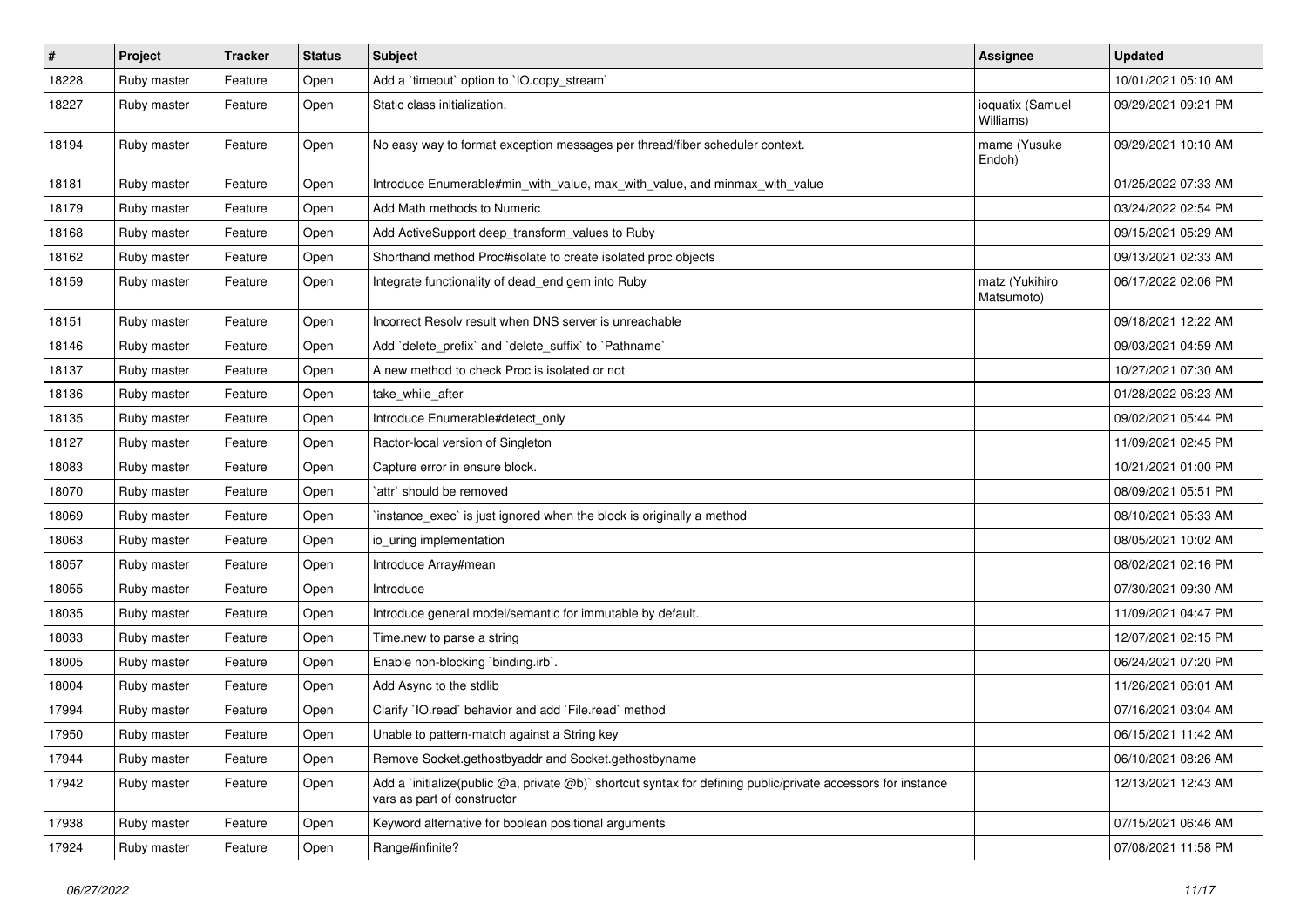| $\#$  | Project     | <b>Tracker</b> | <b>Status</b> | <b>Subject</b>                                                                          | <b>Assignee</b>              | <b>Updated</b>      |
|-------|-------------|----------------|---------------|-----------------------------------------------------------------------------------------|------------------------------|---------------------|
| 17884 | Ruby master | Feature        | Open          | locindex for profiling tools                                                            | ko1 (Koichi Sasada)          | 05/24/2021 04:17 PM |
| 17859 | Ruby master | Feature        | Open          | Start IRB when running just `ruby`                                                      |                              | 05/14/2021 07:54 AM |
| 17856 | Ruby master | Feature        | Open          | ary.member? is slower than ary.include?                                                 |                              | 05/11/2021 10:12 AM |
| 17851 | Ruby master | Feature        | Open          | ruby extension for memoryview                                                           |                              | 05/05/2021 03:15 PM |
| 17849 | Ruby master | Feature        | Open          | Fix Timeout timeout so that it can be used in threaded Web servers                      | matz (Yukihiro<br>Matsumoto) | 04/10/2022 06:26 AM |
| 17844 | Ruby master | Feature        | Open          | Support list of methods to test with respond_to?                                        |                              | 05/06/2021 07:00 PM |
| 17834 | Ruby master | Feature        | Open          | Add a Bytes and BytesArray class that implement memoryview                              |                              | 05/06/2021 02:22 PM |
| 17833 | Ruby master | Feature        | Open          | add IO.readinto(b) where b is a bytes like object that is you can get a memoryview from |                              | 06/30/2021 02:36 PM |
| 17830 | Ruby master | Feature        | Open          | Add Integer#previous and Integer#prev                                                   | matz (Yukihiro<br>Matsumoto) | 04/27/2021 11:35 PM |
| 17825 | Ruby master | Feature        | Open          | Uniformize Float::INFINITY and Date::infinity.new                                       |                              | 05/04/2021 01:43 AM |
| 17808 | Ruby master | Feature        | Open          | Feature Request: JS like splat of Object properties as named method parameters          |                              | 04/17/2021 11:43 PM |
| 17797 | Ruby master | Feature        | Open          | MIPS support for addr2line.c                                                            |                              | 04/13/2021 03:49 AM |
| 17790 | Ruby master | Feature        | Open          | Have a way to clear a String without resetting its capacity                             |                              | 04/21/2021 11:27 PM |
| 17786 | Ruby master | Feature        | Open          | Proposal: new "ends" keyword                                                            |                              | 04/11/2021 01:40 AM |
| 17785 | Ruby master | Feature        | Open          | Allow named parameters to be keywords                                                   | matz (Yukihiro<br>Matsumoto) | 12/17/2021 06:10 PM |
| 17773 | Ruby master | Feature        | Open          | Alias `Numeric#zero?` and `Float#zero?` as `Numeric#empty?` and `Float#empty?`          |                              | 04/02/2021 03:39 PM |
| 17771 | Ruby master | Feature        | Open          | String#start with? should not construct MatchData or set \$~                            |                              | 04/02/2021 02:49 PM |
| 17758 | Ruby master | Feature        | Open          | Provide Hash#count for performance improvement                                          |                              | 03/28/2021 06:39 PM |
| 17753 | Ruby master | Feature        | Open          | Add Module#namespace                                                                    |                              | 04/17/2021 08:04 AM |
| 17749 | Ruby master | Feature        | Open          | Const source location without name                                                      |                              | 04/17/2021 07:38 AM |
| 17743 | Ruby master | Feature        | Open          | Show argument types in backtrace                                                        |                              | 03/25/2021 06:39 PM |
| 17741 | Ruby master | Feature        | Open          | Ruby links to `objc` for convenience - this should be moved into a native ext           |                              | 03/23/2021 01:24 AM |
| 17718 | Ruby master | Feature        | Open          | a method paramaters object that can be pattern matched against                          |                              | 03/24/2021 01:29 PM |
| 17682 | Ruby master | Feature        | Open          | String#casecmp performance improvement                                                  |                              | 03/24/2021 02:29 PM |
| 17663 | Ruby master | Feature        | Open          | Enumerator#with, an alternative to Enumerator#with object                               |                              | 03/02/2021 05:48 PM |
| 17660 | Ruby master | Feature        | Open          | Expose information about which basic methods have been redefined                        |                              | 03/02/2021 03:31 PM |
| 17647 | Ruby master | Feature        | Open          | Print register `r11` on 32-bit ARM Linux                                                |                              | 04/30/2021 11:22 AM |
| 17627 | Ruby master | Feature        | Open          | Suggestion: Implement `freeze_values` instance method on collection-like classes.       |                              | 02/16/2021 07:58 PM |
| 17616 | Ruby master | Feature        | Open          | Support backtracing on Linux with non-GNU-libc + libunwind                              |                              | 02/09/2021 01:12 PM |
| 17611 | Ruby master | Feature        | Open          | Expose `rb execarg` interfaces and `rb grantpt`                                         |                              | 02/07/2021 01:52 AM |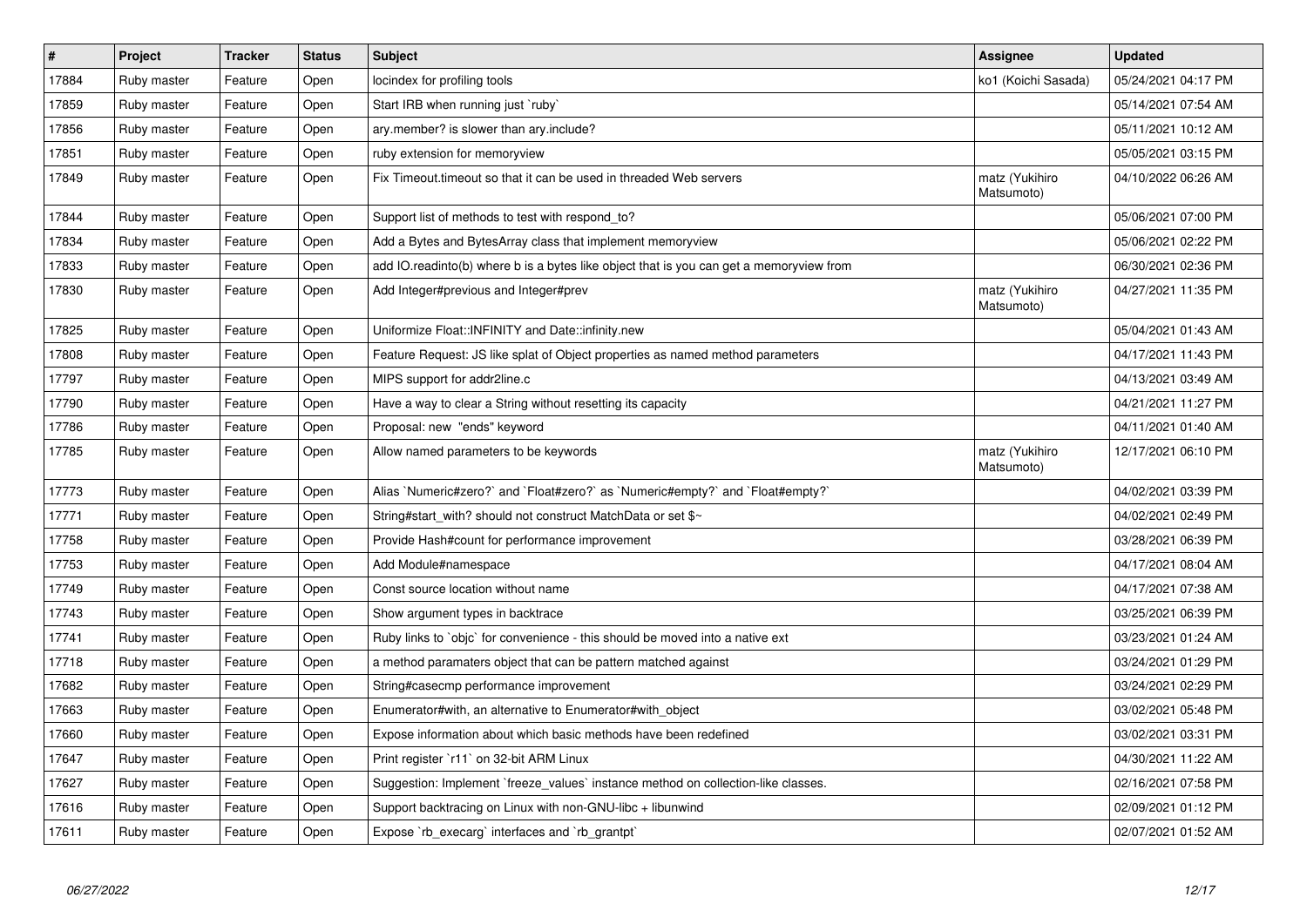| $\vert$ # | Project     | <b>Tracker</b> | <b>Status</b> | <b>Subject</b>                                                                                                                                             | Assignee                          | <b>Updated</b>      |
|-----------|-------------|----------------|---------------|------------------------------------------------------------------------------------------------------------------------------------------------------------|-----------------------------------|---------------------|
| 17579     | Ruby master | Feature        | Open          | [Proposal] A suggestion for newline-separated shorthand notation, for the creation of Arrays containing<br>strings that may contain ' ' (space) characters |                                   | 01/25/2021 04:33 PM |
| 17576     | Ruby master | Feature        | Open          | Partial Functions (procs, lambdas)                                                                                                                         |                                   | 01/24/2021 07:58 PM |
| 17566     | Ruby master | Feature        | Open          | Tune thread QoS / efficiency on macOS                                                                                                                      |                                   | 01/29/2021 09:16 AM |
| 17562     | Ruby master | Feature        | Open          | Update - E option in --help                                                                                                                                |                                   | 01/19/2021 05:38 PM |
| 17550     | Ruby master | Feature        | Open          | Why no function to get all subdirectories of a directory?                                                                                                  |                                   | 01/18/2021 08:57 AM |
| 17548     | Ruby master | Feature        | Open          | Need simple way to include symlink directories in Dir.glob                                                                                                 |                                   | 03/21/2022 01:35 PM |
| 17528     | Ruby master | Feature        | Open          | Make Addrinfo.getaddrinfo fall back to Timeout.timeout for :resolv_timeout                                                                                 |                                   | 01/13/2021 08:50 PM |
| 17525     | Ruby master | Feature        | Open          | Implement Happy Eyeballs Version 2 (RFC8305) in Socket.tcp                                                                                                 | Glass_saga (Masaki<br>Matsushita) | 06/16/2022 01:08 AM |
| 17496     | Ruby master | Feature        | Open          | Add constant Math::TAU                                                                                                                                     |                                   | 01/13/2021 05:47 AM |
| 17474     | Ruby master | Feature        | Open          | Interpreting constants at compile time                                                                                                                     |                                   | 01/07/2021 04:40 PM |
| 17473     | Ruby master | Feature        | Open          | Make Pathname to embedded class of Ruby                                                                                                                    | akr (Akira Tanaka)                | 01/07/2022 09:25 AM |
| 17472     | Ruby master | Feature        | Open          | HashWithIndifferentAccess like Hash extension                                                                                                              |                                   | 06/16/2022 01:08 AM |
| 17471     | Ruby master | Feature        | Open          | send_if method for improved conditional chaining                                                                                                           |                                   | 12/29/2020 03:23 PM |
| 17468     | Ruby master | Feature        | Open          | Deprecate RUBY_DEVEL                                                                                                                                       |                                   | 06/16/2022 01:08 AM |
| 17416     | Ruby master | Feature        | Open          | Improve performance Kernel#itself                                                                                                                          |                                   | 12/21/2020 01:14 PM |
| 17414     | Ruby master | Feature        | Open          | Ractor should allow access to shareable attributes for Modules/Classes                                                                                     | ko1 (Koichi Sasada)               | 12/21/2020 03:56 PM |
| 17406     | Ruby master | Feature        | Open          | Add `NoMatchingPatternError#depth`                                                                                                                         |                                   | 12/19/2020 03:18 PM |
| 17404     | Ruby master | Feature        | Open          | Ractor `move:` API to allow shareability check                                                                                                             | ko1 (Koichi Sasada)               | 12/18/2020 09:17 PM |
| 17393     | Ruby master | Feature        | Open          | 'Ractor::Moved#inspect'                                                                                                                                    | ko1 (Koichi Sasada)               | 12/21/2020 05:47 PM |
| 17375     | Ruby master | Feature        | Open          | Add scheduler callbacks for transferring fibers                                                                                                            |                                   | 12/07/2020 11:31 PM |
| 17357     | Ruby master | Feature        | Open          | Queue#pop` should have a block form for closed queues                                                                                                      |                                   | 01/12/2021 07:32 AM |
| 17356     | Ruby master | Feature        | Open          | Alignment of memory allocated through Fiddle struct's malloc                                                                                               |                                   | 12/02/2020 11:06 AM |
| 17353     | Ruby master | Feature        | Open          | Functional chaining operator                                                                                                                               |                                   | 11/30/2020 03:29 AM |
| 17333     | Ruby master | Feature        | Open          | Enumerable#many?                                                                                                                                           |                                   | 12/11/2020 03:38 AM |
| 17330     | Ruby master | Feature        | Open          | Object#non                                                                                                                                                 |                                   | 01/25/2021 03:54 PM |
| 17326     | Ruby master | Feature        | Open          | Add Kernel#must! to the standard library                                                                                                                   |                                   | 06/22/2022 04:10 PM |
| 17325     | Ruby master | Feature        | Open          | Adds Fiber#cancel, which forces a Fiber to break/return                                                                                                    |                                   | 11/19/2020 12:34 AM |
| 17316     | Ruby master | Feature        | Open          | On memoization                                                                                                                                             |                                   | 05/13/2022 11:32 AM |
| 17315     | Ruby master | Feature        | Open          | Hash #transform                                                                                                                                            |                                   | 11/13/2020 08:38 PM |
| 17311     | Ruby master | Feature        | Open          | Improve performance Array#deconstruct & Array#to ary                                                                                                       |                                   | 11/08/2020 07:12 AM |
| 17298     | Ruby master | Feature        | Open          | Ractor's basket communication APIs                                                                                                                         |                                   | 11/13/2020 04:16 PM |
| 17290     | Ruby master | Feature        | Open          | Syntax sugar for boolean keyword argument                                                                                                                  |                                   | 10/29/2020 04:51 AM |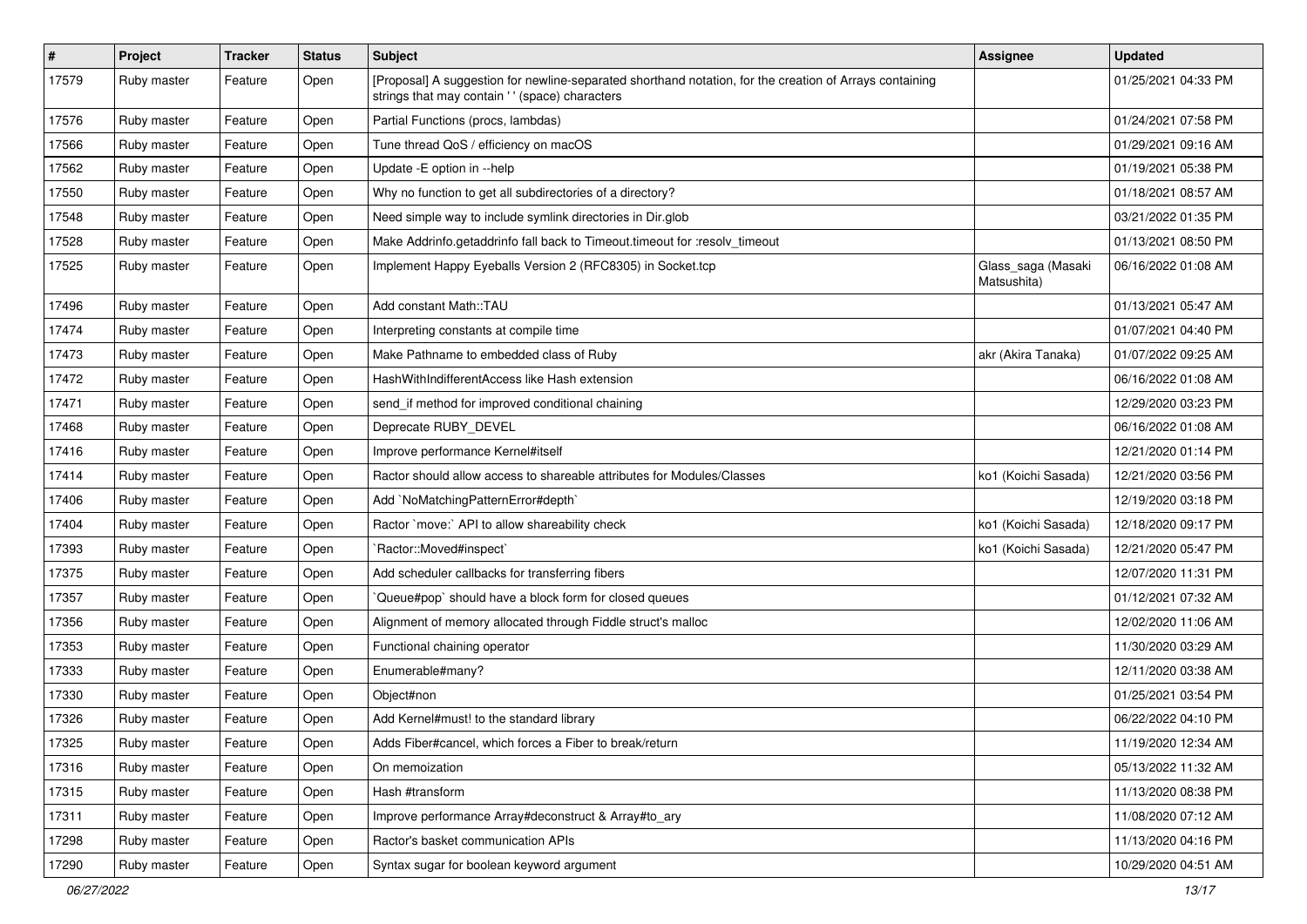| #     | Project     | <b>Tracker</b> | <b>Status</b> | <b>Subject</b>                                                                | <b>Assignee</b>              | <b>Updated</b>      |
|-------|-------------|----------------|---------------|-------------------------------------------------------------------------------|------------------------------|---------------------|
| 17288 | Ruby master | Feature        | Open          | Optimize send call with a literal method name                                 | matz (Yukihiro<br>Matsumoto) | 10/30/2020 12:17 AM |
| 17286 | Ruby master | Feature        | Open          | 'Ractor.new' should accept 'move: true'                                       |                              | 11/08/2020 03:01 AM |
| 17285 | Ruby master | Feature        | Open          | Less strict `Ractor.select`                                                   |                              | 10/26/2020 03:15 AM |
| 17279 | Ruby master | Feature        | Open          | Allow a negative step in Range#step with a block                              | matz (Yukihiro<br>Matsumoto) | 10/22/2020 02:23 AM |
| 17258 | Ruby master | Feature        | Open          | Oneshot Branch Coverage                                                       |                              | 10/09/2020 08:26 PM |
| 17210 | Ruby master | Feature        | Open          | More readable and useful `Set#inspect`                                        | knu (Akinori MUSHA)          | 05/19/2021 10:12 PM |
| 17208 | Ruby master | Feature        | Open          | Add `Set#compact` and `Set#compact!` methods                                  |                              | 11/05/2020 10:44 AM |
| 17206 | Ruby master | Feature        | Open          | Introduce new Regexp option to avoid global MatchData allocations             |                              | 10/28/2020 10:43 PM |
| 17184 | Ruby master | Feature        | Open          | No stdlib function to perform simple string replacement                       | matz (Yukihiro<br>Matsumoto) | 02/23/2021 09:27 PM |
| 17173 | Ruby master | Feature        | Open          | open-uri I ciphers IIIIIII                                                    | akr (Akira Tanaka)           | 09/25/2020 09:17 AM |
| 17166 | Ruby master | Feature        | Open          | net/http not supporting unix domain sockets                                   |                              | 09/12/2020 02:51 PM |
| 17165 | Ruby master | Feature        | Open          | Add 'filter' and 'flatten' keywords to 'Enumerable#map'                       |                              | 09/13/2020 09:41 AM |
| 17163 | Ruby master | Feature        | Open          | Rename 'begin'                                                                |                              | 09/09/2020 03:04 AM |
| 17156 | Ruby master | Feature        | Open          | Refinements per directory tree                                                |                              | 12/07/2020 05:19 AM |
| 17155 | Ruby master | Feature        | Open          | Add a Diggable mixin                                                          |                              | 09/05/2020 02:08 PM |
| 17151 | Ruby master | Feature        | Open          | Support multiple builtin ruby code for implimatation in Ruby & C              |                              | 09/05/2020 01:41 AM |
| 17148 | Ruby master | Feature        | Open          | stdbuf(1) support                                                             |                              | 09/07/2020 04:12 AM |
| 17143 | Ruby master | Feature        | Open          | Improve support for warning categories                                        |                              | 11/20/2020 01:05 PM |
| 17140 | Ruby master | Feature        | Open          | Merge Enumerable#grep(_v) with Enumerable#select/reject                       |                              | 02/10/2021 07:56 AM |
| 17134 | Ruby master | Feature        | Open          | Add resolv_timeout to TCPSocket                                               |                              | 12/10/2020 09:09 AM |
| 17127 | Ruby master | Feature        | Open          | Some TrueClass methods are faster if implemented in Ruby                      |                              | 11/05/2020 07:11 AM |
| 17121 | Ruby master | Feature        | Open          | Remove ENV#index                                                              |                              | 08/13/2020 09:58 AM |
| 17115 | Ruby master | Feature        | Open          | Optimize String#casecmp? for ASCII strings                                    |                              | 08/15/2020 03:48 AM |
| 17099 | Ruby master | Feature        | Open          | Remove boolean argument and warning from Module#attr                          |                              | 12/18/2020 04:15 AM |
| 17097 | Ruby master | Feature        | Open          | `map_min`, `map_max`                                                          |                              | 01/13/2021 01:24 AM |
| 17056 | Ruby master | Feature        | Open          | Array#index: Allow specifying the position to start search as in String#index |                              | 09/25/2020 01:41 PM |
| 17047 | Ruby master | Feature        | Open          | Support parameters for MAIL FROM and RCPT TO                                  |                              | 12/06/2021 08:16 PM |
| 17040 | Ruby master | Feature        | Open          | cleanup include/ruby/backward*                                                |                              | 08/26/2020 07:07 AM |
| 17036 | Ruby master | Feature        | Open          | Regexp deconstruction keys to allow pattern matching                          |                              | 07/19/2020 02:45 PM |
| 17016 | Ruby master | Feature        | Open          | Enumerable#accumulate                                                         |                              | 04/27/2021 03:14 PM |
| 17006 | Ruby master | Feature        | Open          | Let `Kernel#Hash` take a block to provide the default value                   |                              | 07/04/2020 07:51 AM |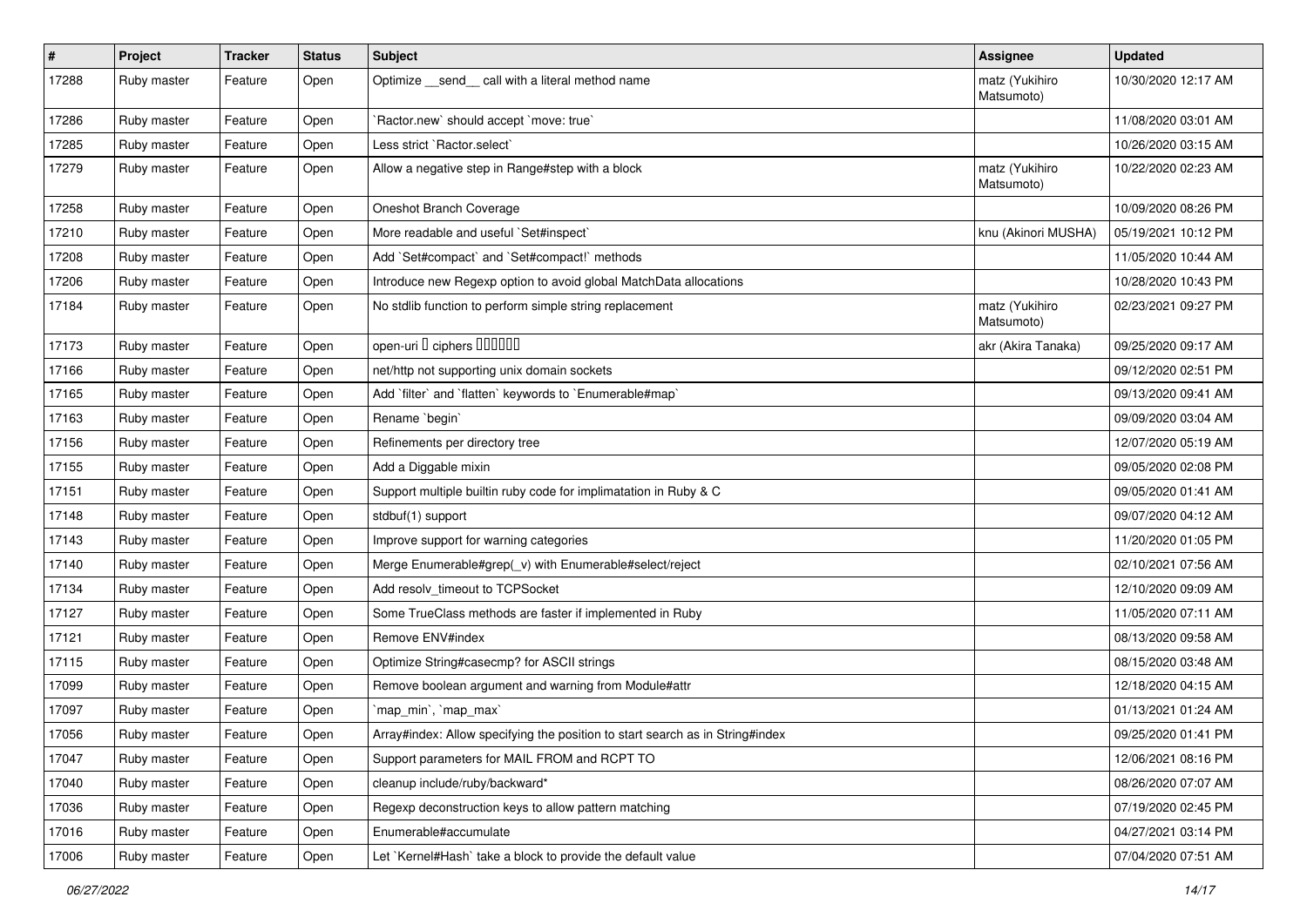| $\sharp$ | Project     | <b>Tracker</b> | <b>Status</b> | Subject                                                                                       | <b>Assignee</b>              | <b>Updated</b>      |
|----------|-------------|----------------|---------------|-----------------------------------------------------------------------------------------------|------------------------------|---------------------|
| 17004    | Ruby master | Feature        | Open          | Provide a way for methods to omit their return value                                          |                              | 07/20/2020 05:44 AM |
| 17001    | Ruby master | Feature        | Open          | [Feature] Dir.scan to yield dirent for efficient and composable recursive directory scaning   |                              | 06/30/2020 07:57 PM |
| 16995    | Ruby master | Feature        | Open          | Sets: <=> should be specialized                                                               |                              | 06/26/2020 08:43 PM |
| 16993    | Ruby master | Feature        | Open          | Sets: from hash keys using Hash#key_set                                                       |                              | 06/27/2020 05:44 AM |
| 16992    | Ruby master | Feature        | Open          | Sets: officially ordered                                                                      | matz (Yukihiro<br>Matsumoto) | 09/03/2020 02:08 PM |
| 16991    | Ruby master | Feature        | Open          | Sets: add Set#join                                                                            |                              | 06/26/2020 08:29 PM |
| 16990    | Ruby master | Feature        | Open          | Sets: operators compatibility with Array                                                      |                              | 02/22/2021 11:37 PM |
| 16989    | Ruby master | Feature        | Open          | Sets: need $\Psi$ <sup>[]</sup>                                                               | knu (Akinori MUSHA)          | 02/18/2022 02:57 AM |
| 16987    | Ruby master | Feature        | Open          | Enumerator:: Lazy vs Array methods                                                            |                              | 07/15/2020 04:56 PM |
| 16986    | Ruby master | Feature        | Open          | Anonymous Struct literal                                                                      | matz (Yukihiro<br>Matsumoto) | 01/15/2022 04:57 PM |
| 16985    | Ruby master | Feature        | Open          | Improve `pp` for `Hash` and `String`                                                          | akr (Akira Tanaka)           | 06/26/2020 09:51 AM |
| 16978    | Ruby master | Feature        | Open          | Ruby should not use realpath for __FILE__                                                     | nobu (Nobuyoshi<br>Nakada)   | 04/01/2022 11:30 AM |
| 16971    | Ruby master | Feature        | Open          | weak ref&.some method should behave like object&.some method                                  |                              | 06/19/2020 03:17 PM |
| 16968    | Ruby master | Feature        | Open          | Remove `\$IGNORECASE` from English.rb                                                         |                              | 06/18/2020 04:34 AM |
| 16960    | Ruby master | Feature        | Open          | Feedback regarding => in 'As' Pattern Matching                                                |                              | 06/13/2020 12:32 AM |
| 16952    | Ruby master | Feature        | Open          | Kernel.exec gives an incorrect error message when passed a script with a non-existing shebang |                              | 06/11/2020 08:40 PM |
| 16946    | Ruby master | Feature        | Open          | Add an 'intersperse' method                                                                   |                              | 06/11/2020 01:47 AM |
| 16929    | Ruby master | Feature        | Open          | Add GC.start(compact: true)                                                                   |                              | 06/01/2020 03:42 PM |
| 16928    | Ruby master | Feature        | Open          | Array#include_all? & Array#include_any?                                                       |                              | 06/01/2020 09:27 PM |
| 16924    | Ruby master | Feature        | Open          | instance_eval equivalent for RubyVM::InstructionSequence                                      |                              | 05/30/2020 03:49 PM |
| 16913    | Ruby master | Feature        | Open          | Add `ARGF#each_io`                                                                            |                              | 05/25/2020 11:33 PM |
| 16899    | Ruby master | Feature        | Open          | Add method `Array#both_end`                                                                   |                              | 05/18/2020 01:44 AM |
| 16898    | Ruby master | Feature        | Open          | Modify the syntax of -> lambda expressions in ruby3                                           |                              | 05/19/2020 02:02 AM |
| 16897    | Ruby master | Feature        | Open          | General purpose memoizer in Ruby 3 with Ruby 2 performance                                    |                              | 06/26/2020 03:51 PM |
| 16894    | Ruby master | Feature        | Open          | Integer division for Ruby 3                                                                   | matz (Yukihiro<br>Matsumoto) | 05/18/2020 03:41 PM |
| 16838    | Ruby master | Feature        | Open          | Enumerator::ArithmeticSequence missing allocator for #clone and #dup                          |                              | 05/18/2020 10:44 PM |
| 16833    | Ruby master | Feature        | Open          | Add Enumerator#empty?                                                                         |                              | 05/06/2020 07:55 PM |
| 16818    | Ruby master | Feature        | Open          | Rename `Range#%` to `Range#/`                                                                 |                              | 05/07/2020 08:49 AM |
| 16817    | Ruby master | Feature        | Open          | attr_predicate or attr_query or attr_something for ? methods                                  |                              | 12/23/2021 11:44 PM |
| 16816    | Ruby master | Feature        | Open          | Prematurely terminated Enumerator should stay terminated                                      |                              | 04/09/2021 09:24 PM |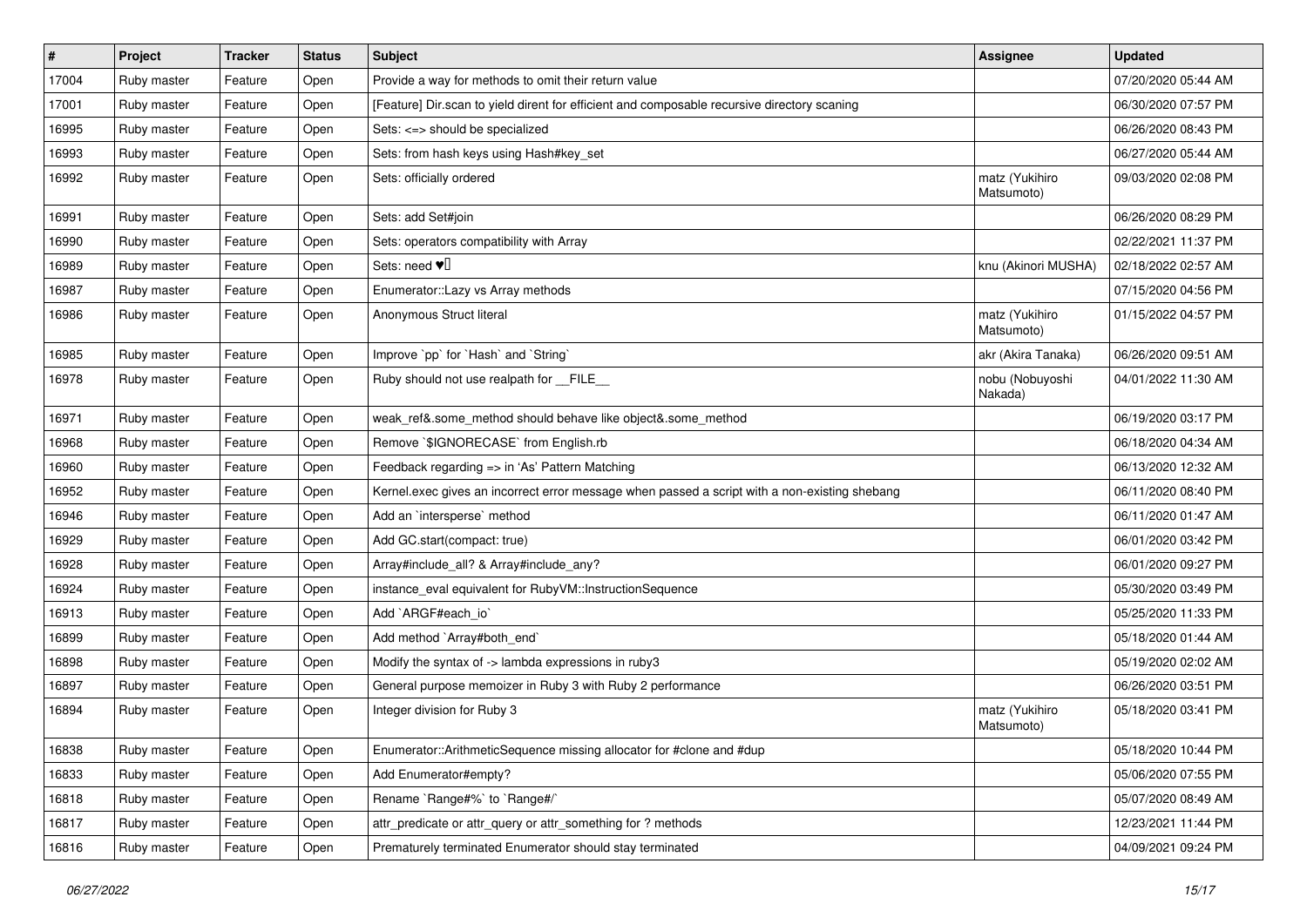| $\sharp$ | Project     | <b>Tracker</b> | <b>Status</b> | Subject                                                                                                                        | <b>Assignee</b> | <b>Updated</b>      |
|----------|-------------|----------------|---------------|--------------------------------------------------------------------------------------------------------------------------------|-----------------|---------------------|
| 16795    | Ruby master | Feature        | Open          | build ruby exe on Windows against ruby-static.lib omitting x64-vcruntime-ruby dll (no '--enable-shared' option<br>for Windows) |                 | 04/17/2020 01:22 PM |
| 16794    | Ruby master | Feature        | Open          | <b>Rightward operators</b>                                                                                                     |                 | 09/10/2020 09:34 PM |
| 16791    | Ruby master | Feature        | Open          | Shortcut for Process::Status.exitstatus                                                                                        |                 | 05/19/2020 03:16 AM |
| 16790    | Ruby master | Feature        | Open          | string format and refinements                                                                                                  |                 | 04/16/2020 03:06 AM |
| 16781    | Ruby master | Feature        | Open          | alias :fold :reduce                                                                                                            |                 | 05/16/2020 08:28 AM |
| 16773    | Ruby master | Feature        | Open          | Reduce allocations in net/http                                                                                                 |                 | 04/10/2020 11:36 AM |
| 16761    | Ruby master | Feature        | Open          | Add an API to move the entire heap, as to make testing GC.compact compatibility easier                                         |                 | 05/07/2020 04:03 PM |
| 16757    | Ruby master | Feature        | Open          | Add intersection to Range                                                                                                      |                 | 01/22/2022 07:26 AM |
| 16755    | Ruby master | Feature        | Open          | warning: `if' at the end of line without an expression                                                                         |                 | 04/03/2020 11:28 PM |
| 16752    | Ruby master | Feature        | Open          | :private param for const_set                                                                                                   |                 | 04/03/2020 12:35 AM |
| 16745    | Ruby master | Feature        | Open          | Improving Date and DateTime comparison                                                                                         |                 | 03/31/2020 10:32 PM |
| 16742    | Ruby master | Feature        | Open          | RbConfig.windows? and RbConfig.host_os                                                                                         |                 | 04/11/2020 02:00 PM |
| 16741    | Ruby master | Feature        | Open          | Implement Shellwords.shellescape correctly for Windows                                                                         |                 | 03/29/2020 07:54 AM |
| 16739    | Ruby master | Feature        | Open          | Allow Hash#keys and Hash#values to accept a block for filtering output                                                         |                 | 07/10/2020 04:09 PM |
| 16703    | Ruby master | Feature        | Open          | Namespace parameter for `Module#name`                                                                                          |                 | 03/24/2020 10:08 AM |
| 16688    | Ruby master | Feature        | Open          | Allow #to_path object as argument to system()                                                                                  |                 | 04/13/2020 05:37 PM |
| 16684    | Ruby master | Feature        | Open          | Use the word "to" instead of "from" in backtrace                                                                               |                 | 04/10/2020 07:58 AM |
| 16673    | Ruby master | Feature        | Open          | total timeout for Net::HTTP                                                                                                    |                 | 03/07/2020 06:25 AM |
| 16667    | Ruby master | Feature        | Open          | Allow parameters to Symbol#to_proc and Method#to_proc                                                                          |                 | 03/03/2020 03:40 PM |
| 16666    | Ruby master | Feature        | Open          | 'string' - 'str' as a shortcut for 'string'.gsub('str', ")?                                                                    |                 | 03/01/2020 08:38 PM |
| 16665    | Ruby master | Feature        | Open          | Add an Array#except_index method                                                                                               |                 | 03/15/2020 03:37 PM |
| 16657    | Ruby master | Feature        | Open          | Don't ship bundled gems as .gem files as well as in expanded form                                                              |                 | 02/27/2020 06:50 AM |
| 16648    | Ruby master | Feature        | Open          | improve GC performance by 5% with builtin_prefetch                                                                             |                 | 02/29/2020 06:27 PM |
| 16638    | Ruby master | Feature        | Open          | Structured Data for Syslog                                                                                                     |                 | 02/17/2020 07:06 PM |
| 16637    | Ruby master | Feature        | Open          | Time#to_s and Date#to_s accept strftime format string                                                                          |                 | 02/17/2020 09:46 PM |
| 16621    | Ruby master | Feature        | Open          | Second block parameter of Pathname#glob to be relative path from self                                                          |                 | 02/12/2020 11:27 PM |
| 16615    | Ruby master | Feature        | Open          | Group style access scope for macros                                                                                            |                 | 03/09/2020 02:39 PM |
| 16601    | Ruby master | Feature        | Open          | Let `nil.to a` and `nil.to h` return a fixed instance                                                                          |                 | 02/01/2020 10:12 AM |
| 16600    | Ruby master | Feature        | Open          | Optimized opcodes for frozen arrays and hashes literals                                                                        |                 | 01/30/2020 09:51 AM |
| 16597    | Ruby master | Feature        | Open          | missing poll()                                                                                                                 |                 | 06/09/2022 09:14 AM |
| 16563    | Ruby master | Feature        | Open          | Let rb_mod_const_at and rb_const_list use an ID table instead for inherited VS private constant segregation                    |                 | 01/26/2020 04:38 PM |
| 16562    | Ruby master | Feature        | Open          | Expose rb_io_set_encoding_internal to reduce function calls on loading source files                                            |                 | 01/27/2020 06:05 AM |